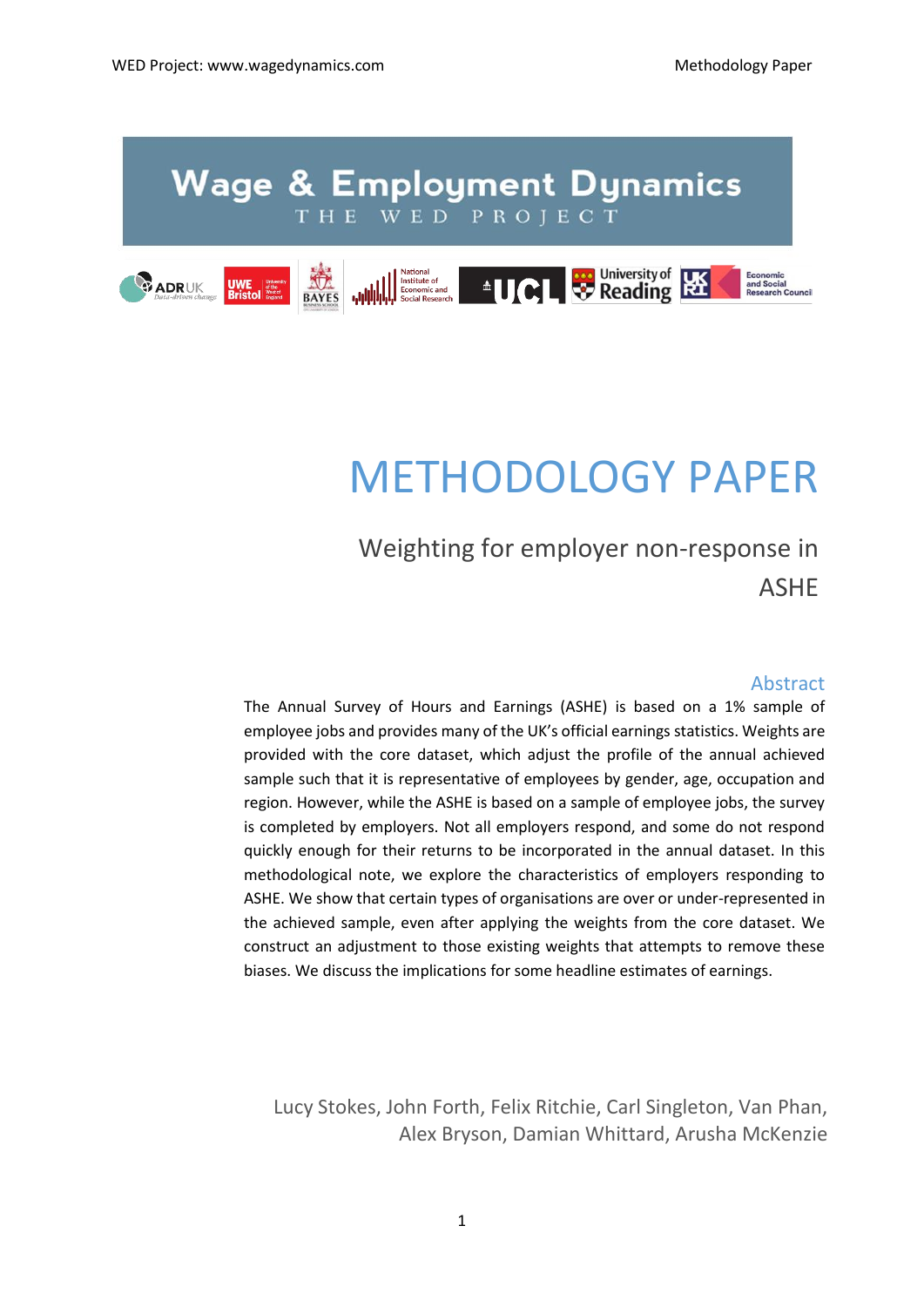## **Contents**

| 2. |  |
|----|--|
|    |  |
|    |  |
|    |  |
| 3. |  |
| 4. |  |
| 5. |  |
| 6. |  |
|    |  |

## Acknowledgements

This work was produced using statistical data from ONS. The use of the ONS statistical data in this work does not imply the endorsement of the ONS in relation to the interpretation or analysis of the statistical data. This work uses research datasets which may not exactly reproduce National Statistics aggregates.

The authors are grateful to ADR UK (Administrative Data Research UK) and the Economic and Social Research Council for funding this work (Grant No. ES/T013877/1).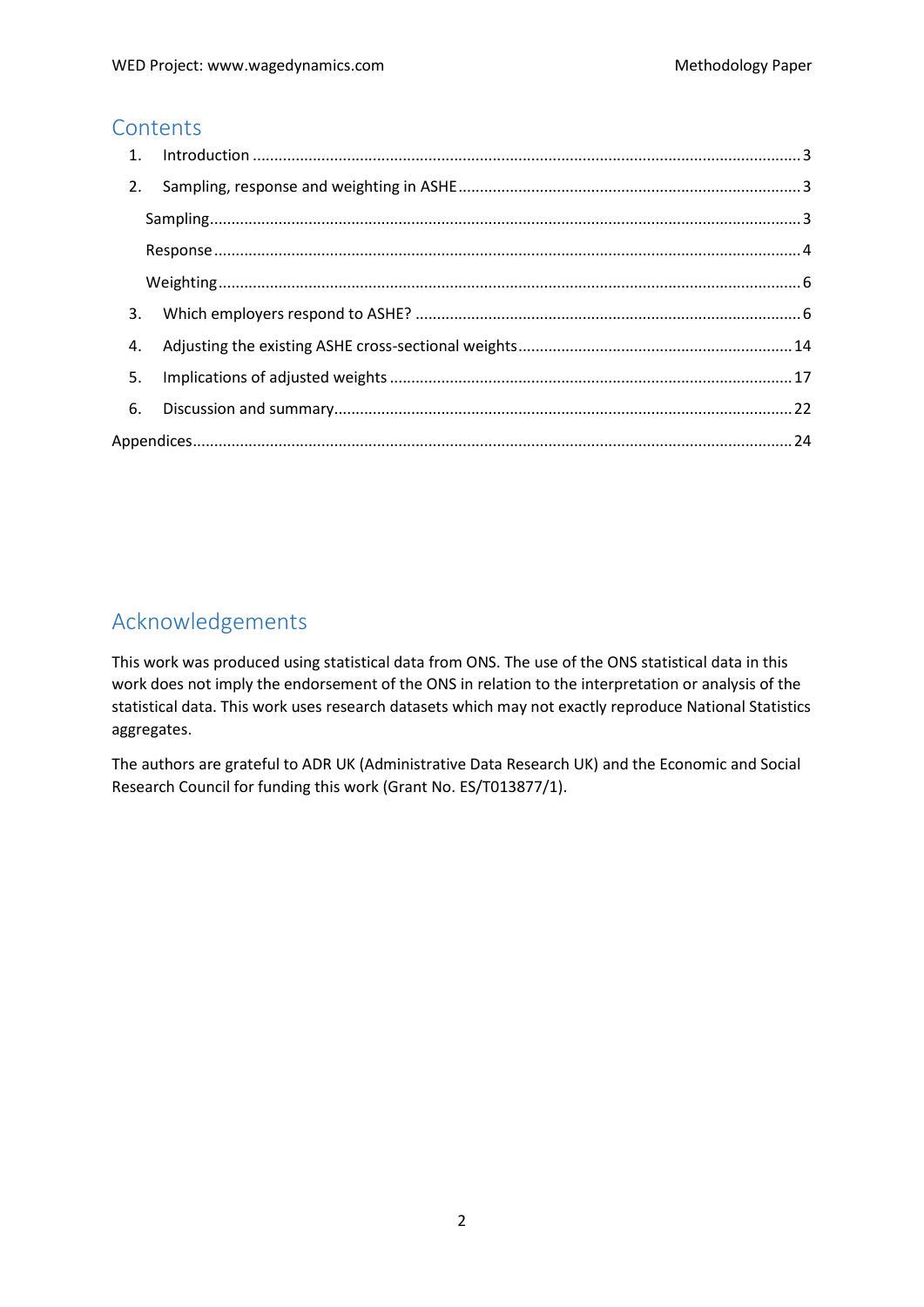## <span id="page-2-0"></span>1. Introduction

The Annual Survey of Hours and Earnings (ASHE), conducted by the Office for National Statistics (ONS), is a critical source of information on the earnings of employees in the UK. As well as forming the basis for a range of ONS labour market statistics, ASHE is widely used to inform policymaking and evaluation across a range of UK government bodies in areas such as the National Minimum/Living Wage, pension provision and public sector pay (ONS, 2018).

The ASHE is based on a 1% sample of employee jobs, taken from Her Majesty's Revenue and Customs (HMRC) Pay As You Earn (PAYE) records. Employees are selected into the sample by virtue of the last two digits of their National Insurance number (NINOs). The survey itself is completed by their employer, who receives the form from ONS and is statutorily required to complete and return it.<sup>1</sup>

The ONS makes cross-section weights available for each annual edition of the ASHE dataset. These adjust the profile of the achieved sample so that it is representative of the population of employee jobs in Britain in terms of gender, age, occupation and region. The nature of that weighting scheme is discussed further in Section 2. However, we show that certain types of organisation remain under or over-represented in the achieved ASHE sample, even after applying those weights. This has implications for the representativeness of the weighted sample, and so has the potential to bias descriptive statistics and model estimates derived from the survey, including UK National Statistics.

In this paper we look first at patterns of survey response. We then go on to assess whether the existing weighting scheme is dealing with any response biases which seem to be apparent in the profile of the achieved sample. Having shown that 'residual' response biases remain after applying the existing cross-section weights, we develop alternative cross-section weights which seek to remove these biases. We then go on to consider the implications for some statistics generated from the ASHE dataset. 2

We develop and demonstrate alternative cross-section weights for the period 2009 to 2018 inclusive. We focus on this period to avoid prior years in which there were cuts to the sample size, and to have consistent variable classifications over time. In this paper, we focus our analysis of the implications of these new weights primarily on one year, 2018.

## <span id="page-2-1"></span>2. Sampling, response and weighting in ASHE

#### <span id="page-2-2"></span>Sampling

The target population for ASHE is all employee jobs in the UK, including all industries and occupations. As noted above, the sample for the survey is drawn from the HMRC PAYE register. All PAYE-registered jobs held by employees with a National Insurance (NI) number ending in a particular two digits are selected from the register. If an employee holds multiple jobs that are PAYE-registered, all jobs are

<sup>1</sup> ASHE covers the whole of the UK, but fieldwork for Great Britain and Northern Ireland is conducted separately. All of the analysis in this paper and the resulting weights relate to Great Britain only, as we do not have access to ASHE datasets for Northern Ireland.

<sup>&</sup>lt;sup>2</sup> Response bias is not the only possible source of error in survey statistics. Measurement errors can also cause a survey estimate to depart from the true value of that statistic in the population. Weights which reduce the influence of response biases may also reduce the impact of measurement errors if they reduce the influence of sampled units where variables are more likely to be measured with error; however, the reverse also applies. The relationship between response biases and measurement errors is not something we consider in this paper.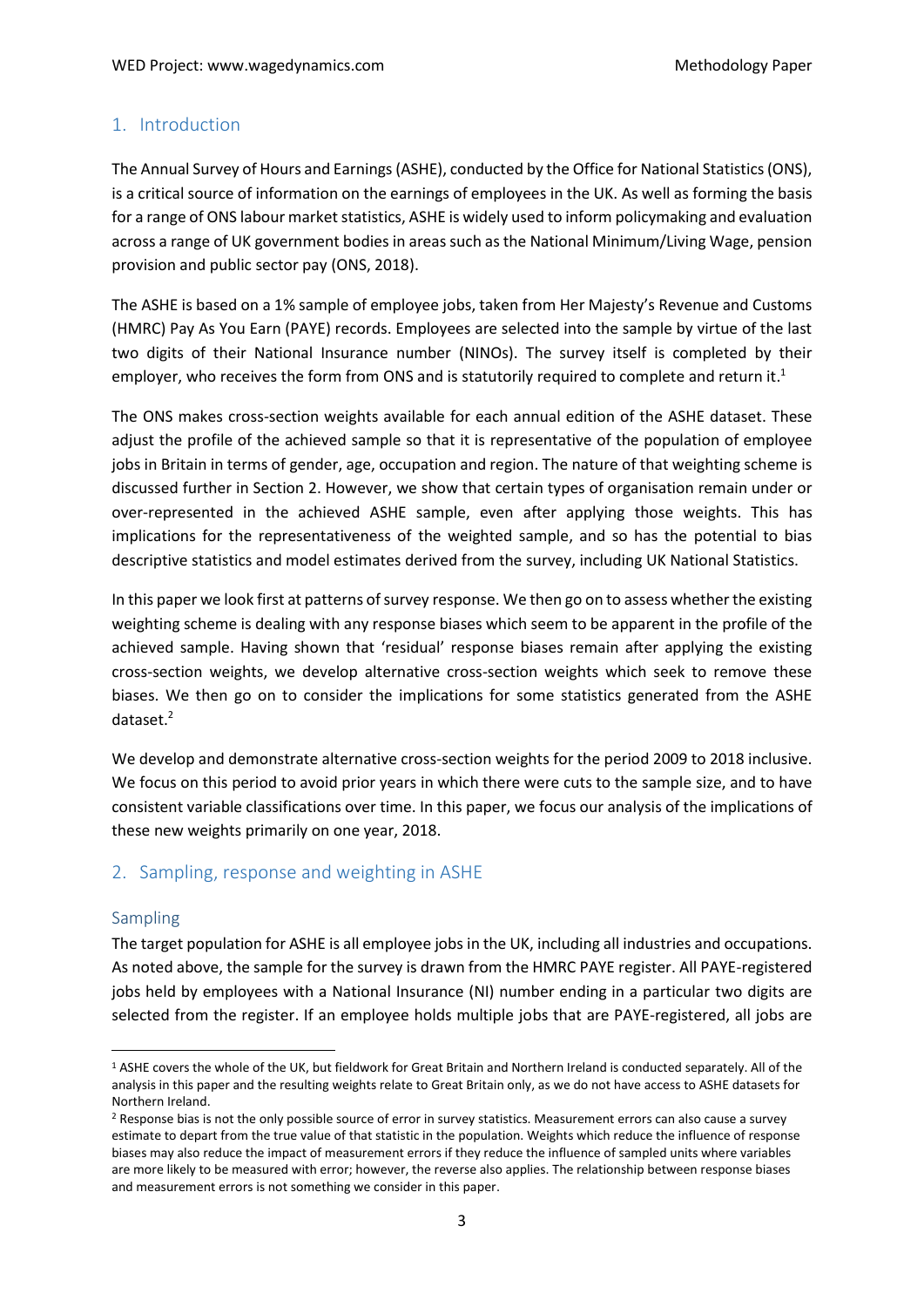selected. This is considered a one per cent, simple random sample of employee jobs. The survey itself is completed by employers and, in order to obtain their contact details, the sample drawn from the PAYE register is matched against the ONS' Inter Departmental Business Register (IDBR).

The use of the PAYE register as the sampling frame means that some employee jobs will not be available for selection, as they are not present on the register. This can happen when an employer has no employees in their business earning above the threshold requiring the employer to register for PAYE (employers are legally required to operate PAYE if the earnings of any of their employees reach the NI Lower Earnings Limit, standing at £120 per week in 2020/21).

The consequence of the above is that some employees with low earnings (whether due to lower levels of pay and/or working fewer hours) will not be present on the sampling frame.

ASHE is conducted in April each year, with surveys typically dispatched to employers in the second week of April. The sample is first selected in January. A second extract is then taken in April, with the aim of identifying those individuals who may have become employees, or changed jobs, since the first extract was selected in January. The addition of this second extract represents one of the changes implemented with the introduction of ASHE, recognising that the former New Earnings Survey (NES) had been missing this group of employees who changed employer between sample selection and the survey reference date (Bird, 2004).

## <span id="page-3-0"></span>Response

The issued sample for ASHE usually stands at around 260,000 employee jobs (ONS, 2011). But fewer employee jobs form the final achieved sample, typically standing at around 180,000; thus below one per cent of employee jobs.

While completion of the survey is mandatory under the Statistics of Trade Act 1947, inevitably not all employers respond. Analysis of 2004 data reported in Pont (2007), found that "good data" were collected for 68% of the issued sample (noting that a substantive proportion of other questionnaires returned related to individuals exempt from the survey, and that some questionnaires were not useable as a result of insufficient quality). An ONS review of ASHE in 2010 indicated that the anticipated yield for ASHE (based on the latest survey at the time) stood at 63% of employee jobs (ONS, 2010). Our own calculations estimating the number of responses to ASHE as a percentage of ONS estimated jobs in March/April of each year suggest response may have been falling in more recent years, standing at around 60% between 2016 and 2019 (Table 1). As discussed later in this note, the sample size was cut in 2007, before being restored in 2009, hence the lower figures in Table 1 for 2007 and 2008.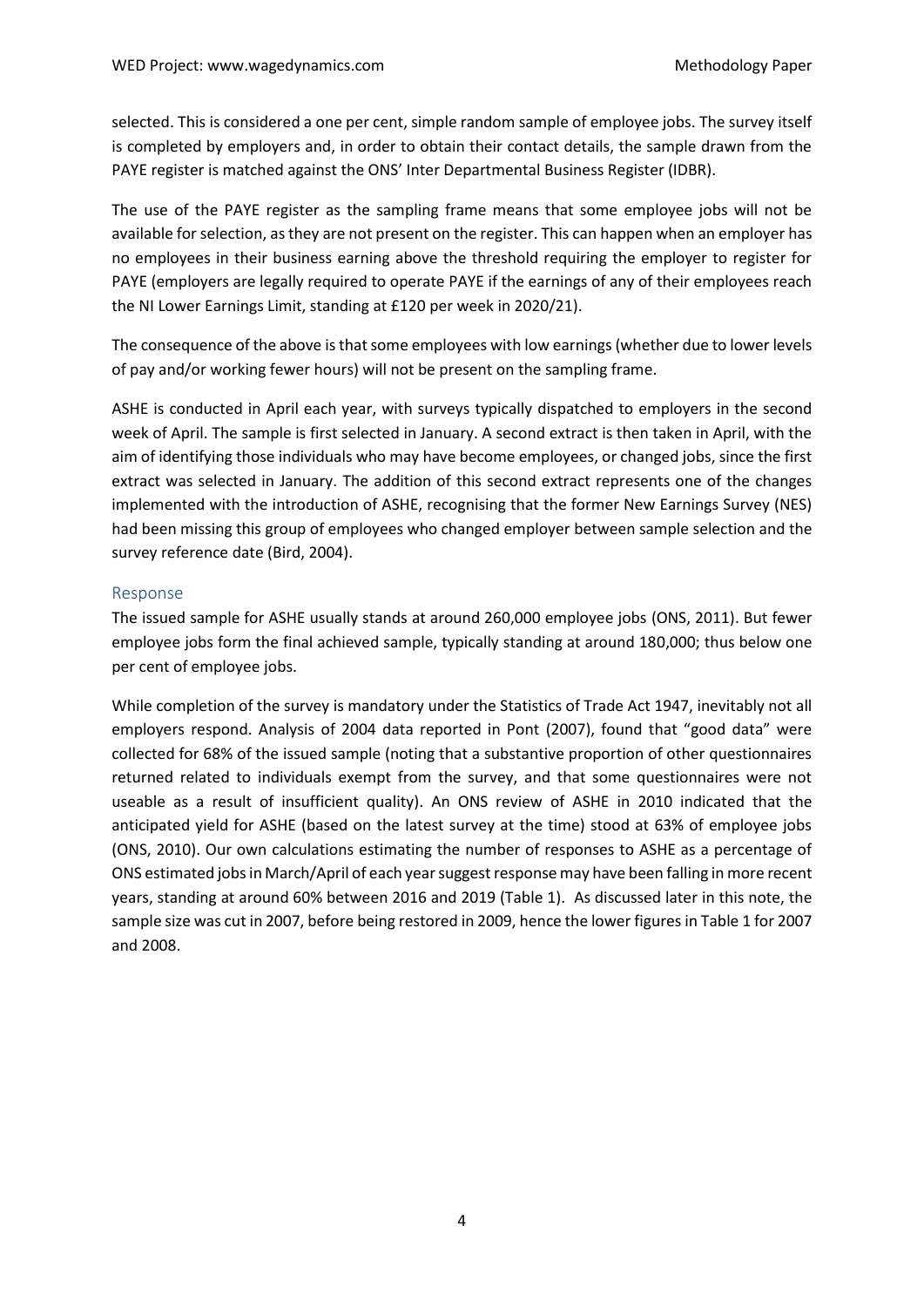|      |                 | % employees   |       |
|------|-----------------|---------------|-------|
| Year | % employee jobs | (approximate) |       |
| 1997 | 0.62%           |               |       |
| 1998 | 0.64%           |               |       |
| 1999 | 0.63%           |               |       |
| 2000 | 0.61%           |               |       |
| 2001 | 0.61%           |               |       |
| 2002 | 0.61%           |               |       |
| 2003 | 0.62%           |               |       |
| 2004 | 0.61%           |               | 0.67% |
| 2005 | 0.61%           |               | 0.68% |
| 2006 | 0.61%           |               | 0.68% |
| 2007 | 0.50%           |               | 0.56% |
| 2008 | 0.50%           |               | 0.55% |
| 2009 | 0.62%           |               | 0.67% |
| 2010 | 0.64%           |               | 0.67% |
| 2011 | 0.67%           |               | 0.70% |
| 2012 | 0.64%           |               | 0.68% |
| 2013 | 0.65%           |               | 0.68% |
| 2014 | 0.65%           |               | 0.70% |
| 2015 | 0.63%           |               | 0.68% |
| 2016 | 0.60%           |               | 0.66% |
| 2017 | 0.59%           |               | 0.66% |
| 2018 | 0.59%           |               | 0.66% |
| 2019 | 0.58%           |               | 0.65% |

*Table 1: ASHE responses as % of ONS estimated employee jobs and employees, authors' calculations*

Note: ONS estimates of jobs in March each year are obtained from the ONS Workforce Jobs summary series: https://www.ons.gov.uk/employmentandlabourmarket/peopleinwork/employmentandemployeetypes/datase ts/workforcejobssummaryjobs01/current

Some variations in response at the employer level have been documented elsewhere; for example, those employers with special arrangements (for electronic completion) are more likely to respond to the survey, which led to employers with such arrangements being treated as a separate stratum for the purpose of weighting (ONS, 2007). ONS (2013) also report that, where employers do not respond to the survey, they typically do not respond for any of their employees. Thus most variation in response seems likely to be across employer, rather than within employer, although in some instances, employers are found to respond for a subset of their selected employees.

In practice, there are limits to the time and resources available to pursue employers to return questionnaires. Pont (2007) reports on the results of two intensive follow-up exercises run in 2003 and 2004, which did yield additional responses, but also demonstrated that even with this additional chasing, there remains a "hardcore" of employers who do not respond. There are, to our knowledge, no published figures on the number of employers prosecuted for not responding to ASHE. Information on the completion of ONS business surveys more generally indicates that the ONS Enforcement Unit deals with thousands of cases of non-completion per year, but that few of these reach court or result in prosecution. The stated aim of ONS is to encourage and assist employers to comply, rather than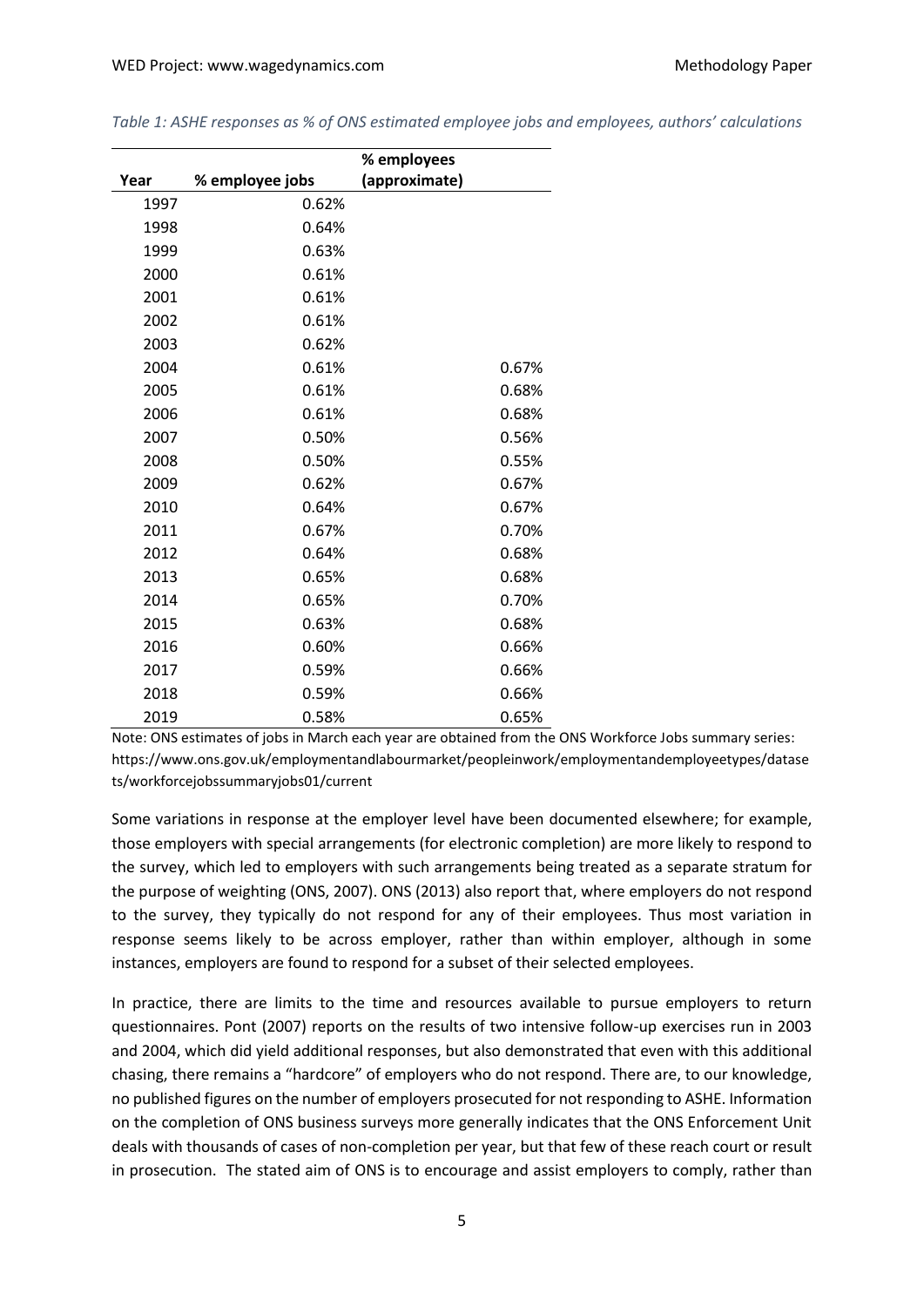penalise, where possible.<sup>3</sup> Reminders to employers to complete the ASHE follow a set timetable each year, with 3 reminders sent to employers who respond via special arrangements (in June and July), and one reminder sent to all other employers (in June).

## <span id="page-5-0"></span>Weighting

Weights are provided with the core ASHE dataset. The variable *calwght* is the "standard" ASHE weight, enabling users to produce estimates that are representative of the population of UK employees.<sup>4</sup>

The ASHE data are weighted to UK population totals from the UK Labour Force Survey (LFS) based on classes defined by occupation, region, age and sex. There are two stages in constructing these weights, as described in ONS (2018).

Firstly, individual cases are assigned a design weight, on the basis of four strata, according to whether they are part of: (i) the original questionnaire despatch; (ii) one of the later supplementary surveys (part of the group who move jobs between sample selection and questionnaire despatch; (iii) the group who join the workforce after the original sample selection; or (iv) the group with special arrangements for response (where employers respond electronically). Cases in these groups are assigned different design weights because it is known that response rates vary across these strata.

The second stage involves post-stratifying responses to population estimates taken from the LFS across 108 post-strata, based on the cross- classification of:

- occupation (nine groups) major groups from the 2010 Standard Occupational Classification
- age bands (three groups) 16 to 21 years, 22 to 49 years and 50 years and over
- sex (two groups) male and female
- region (two groups) London and South East, and the rest of the UK

The resulting weight enables estimates to be produced from the ASHE data that are representative of the UK population in terms of gender, age, occupation and region.

## <span id="page-5-1"></span>3. Which employers respond to ASHE?

To explore which employers respond to ASHE, for each year of our analysis period, we match those employers that appear in the ASHE dataset to the Business Structure Database (BSD), using the enterprise reference (ENTREF). The BSD is an annual snapshot of the Inter-Departmental Business Register (IDBR) – a comprehensive list of UK business maintained by the ONS and used by government for statistical purposes. Employment information on the IDBR is updated periodically from administrative sources (HMRC PAYE and VAT records) and ONS surveys such as the annual Business Register and Employment Survey. The BSD represents our best available source of information on the **population** of employee jobs, which also contains information on the characteristics of the employers providing those jobs. The share of ASHE records that can be linked to the employing enterprise in the BSD is high across all years (98 per cent or more of ENTREFs in

<sup>3</sup> https://www.ons.gov.uk/aboutus/transparencyandgovernance/freedomofinformationfoi/businesssurveys 4 In addition, a low pay weight (*lpcalwght*) is also made available on the ASHE dataset, which reweights the dataset after excluding employees whose pay is affected by absence during the survey reference period. We focus solely on the standard weight within this paper.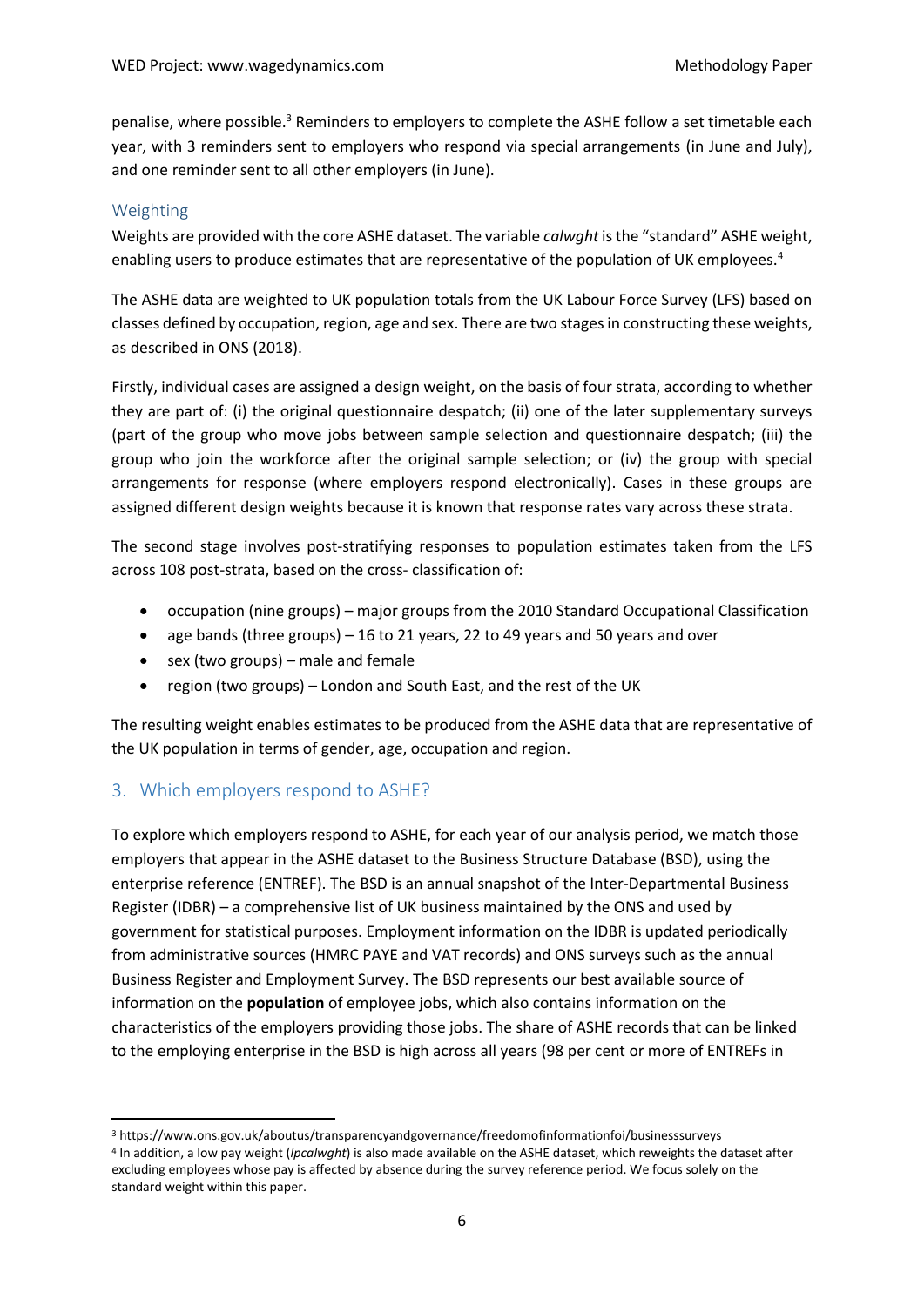ASHE match to a record in the BSD; the gap appears to be due to the differencing in timing of ASHE and the BSD snapshot). Match rates are presented in Appendix Table 1.

After matching the two datasets by year, we identify which types of employers are more or less likely to respond to ASHE by creating a binary variable indicating whether each enterprise in the BSD appears in ASHE or not. We then compare this with the expected probability that an enterprise is selected to respond to ASHE. As ASHE is a based on a 1% sample of employee jobs, the probability that an employer will be selected to respond to ASHE increases with the number of employees in its workforce. For each enterprise in the BSD, we calculate the expected probability that it is selected to appear in ASHE, based on the number of employees at the enterprise, as 1−(0.99*Nj* ), where *N<sup>j</sup>* is the number of employees in enterprise *j* (Upward, 2007). 5

We can then compare the ratio of actual response to the expected probability for any characteristic measured on the BSD. As an example, Table 2 shows the pattern of response by employer size (total number of employees) for 2018. The first column of Table 2 shows the expected probability of selection, whilst the second column shows actual outcomes. For example, enterprises with 5,000 or more employees would be almost certain of being selected into the issued sample for ASHE if it were a 1% random sample of employee jobs, but only 89 per cent of such enterprises appear in ASHE in 2018. The final column of Table 2 shows the ratio of actual response to expectations, which increases considerably with employer size.

<sup>5</sup> As noted earlier, ASHE is a sample of employee jobs, rather than employees. Some employees have multiple jobs, and where these are jobs with different organisations, these will appear separately on the BSD. The BSD will however undercount employee jobs held by someone who has multiple jobs with the same employer. This should not have a substantive effect on our analysis as the share of all employee jobs that are multiple jobs is relatively small (5% in 2018); and of these, around 11% hold more than one job with the same employer- equivalent to around 0.5% of all employee jobs in 2018. These calculations are made based on the 91% of multiple jobs where both a person identifier and enterprise identifier were available.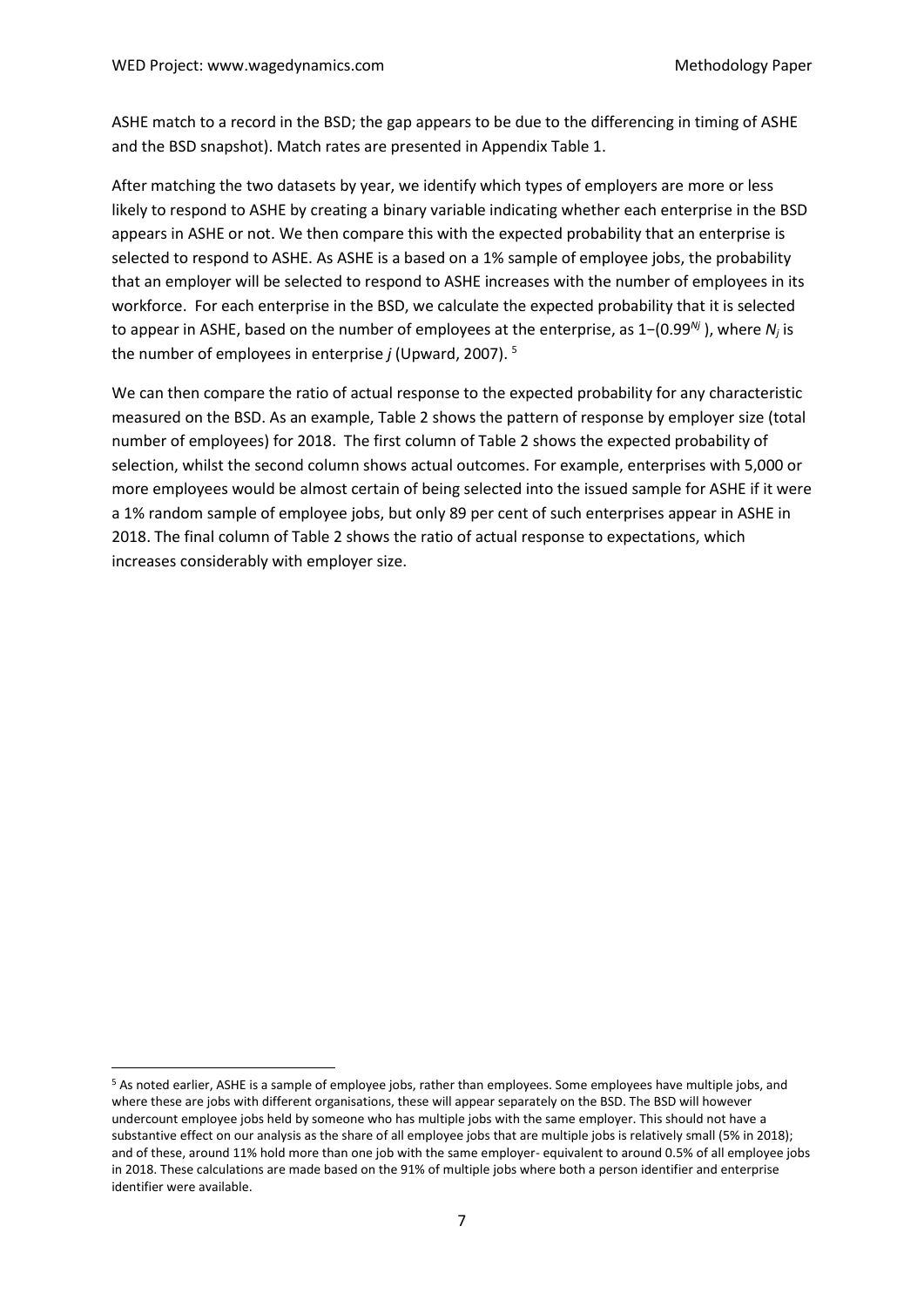|               | (1)             | (2)                  | (3)               |
|---------------|-----------------|----------------------|-------------------|
|               |                 | <b>Proportion of</b> |                   |
|               | <b>Expected</b> | firms in the size    | Ratio:            |
|               | probability of  | band that            | outcome/expected  |
|               | selection       | appear in ASHE       | probability (2/1) |
| Employer size |                 |                      |                   |
| (total        |                 |                      |                   |
| employees):   |                 |                      |                   |
| $1 - 4$       | 0.016           | 0.003                | 0.206             |
| $5-9$         | 0.064           | 0.025                | 0.395             |
| 10-49         | 0.174           | 0.093                | 0.534             |
| 50-249        | 0.591           | 0.372                | 0.629             |
| 250-499       | 0.961           | 0.688                | 0.715             |
| 500-999       | 0.998           | 0.770                | 0.772             |
| 1000-2499     | 1.000           | 0.787                | 0.787             |
| 2500-4999     | 1.000           | 0.853                | 0.853             |
| 5000 plus     | 1.000           | 0.892                | 0.892             |

#### *Table 2: Actual versus expected response by employer size, 2018*

Base: all enterprises with at least 1 employee as recorded in the BSD, located in England, Scotland or Wales. Probabilities are rounded to three decimal places and do not reach absolute certainty for any group.

Figure 1 plots the ratio of actual versus expected response, by employer size, for each year from 2009 to 2018. We can observe three main trends. Over the period 2009 to 2011, there is an improved yield from all sizes of firm, but this is particularly marked among firms with fewer than 2,500 employees. We then see broad stability over the period 2011 to 2014, and then a declining yield among firms with 500 or more employees over the period 2014 to 2018.<sup>6</sup>

<sup>6</sup> We do not have information as to the reasons behind these trends: ONS does not publish response rates or the detail of how fieldwork processes may vary from year to year.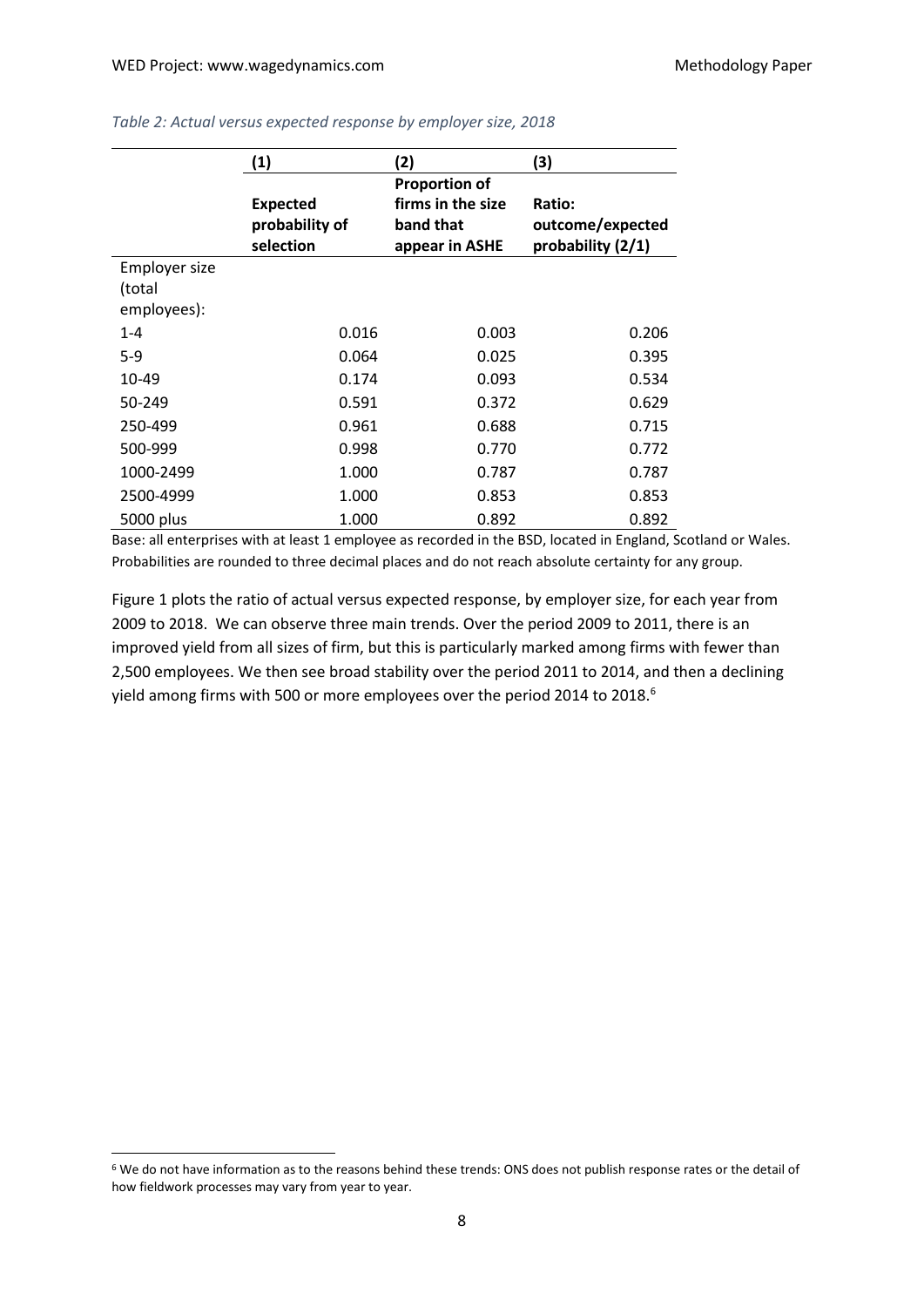



Base: all enterprises with at least 1 employee as recorded in the BSD, located in England, Scotland or Wales.

Table 3 presents, for 2018, the results of estimating a linear probability model in which the binary indicator of response (whether a BSD employer responds to ASHE or not) is regressed on the expected probability that they respond to ASHE, along with a set of employer characteristics: employer size, region, legal status, industry and firm age.

If employer non-response was random, we would not expect any of these employer characteristics to show statistically significant associations with our dependent variable, after controlling for the expected probability of response. In practice, we do observe patterns of non-response; the largest coefficients are observed for employer size (with the largest firms around 22 percentage points more likely to respond than the smallest firms) and legal status (with organisations in central government around 8 percentage points more likely to respond than private limited companies).<sup>7</sup> Note that this analysis is intended as illustrative of the characteristics associated with response, rather than determining the actual adjustment ultimately used in deriving a set of alternative weights (discussed in Section 4).

<sup>7</sup> We also checked the sensitivity of our regression results to additionally including a variable for the number of live local units; while this also showed a statistically significant relationship with response, we have some concerns over the accuracy of the variable and thus omit this from the main results presented here (the inclusion of this variable had a minimal impact on the r-squared, increasing it from 0.237 to 0.240 in 2018).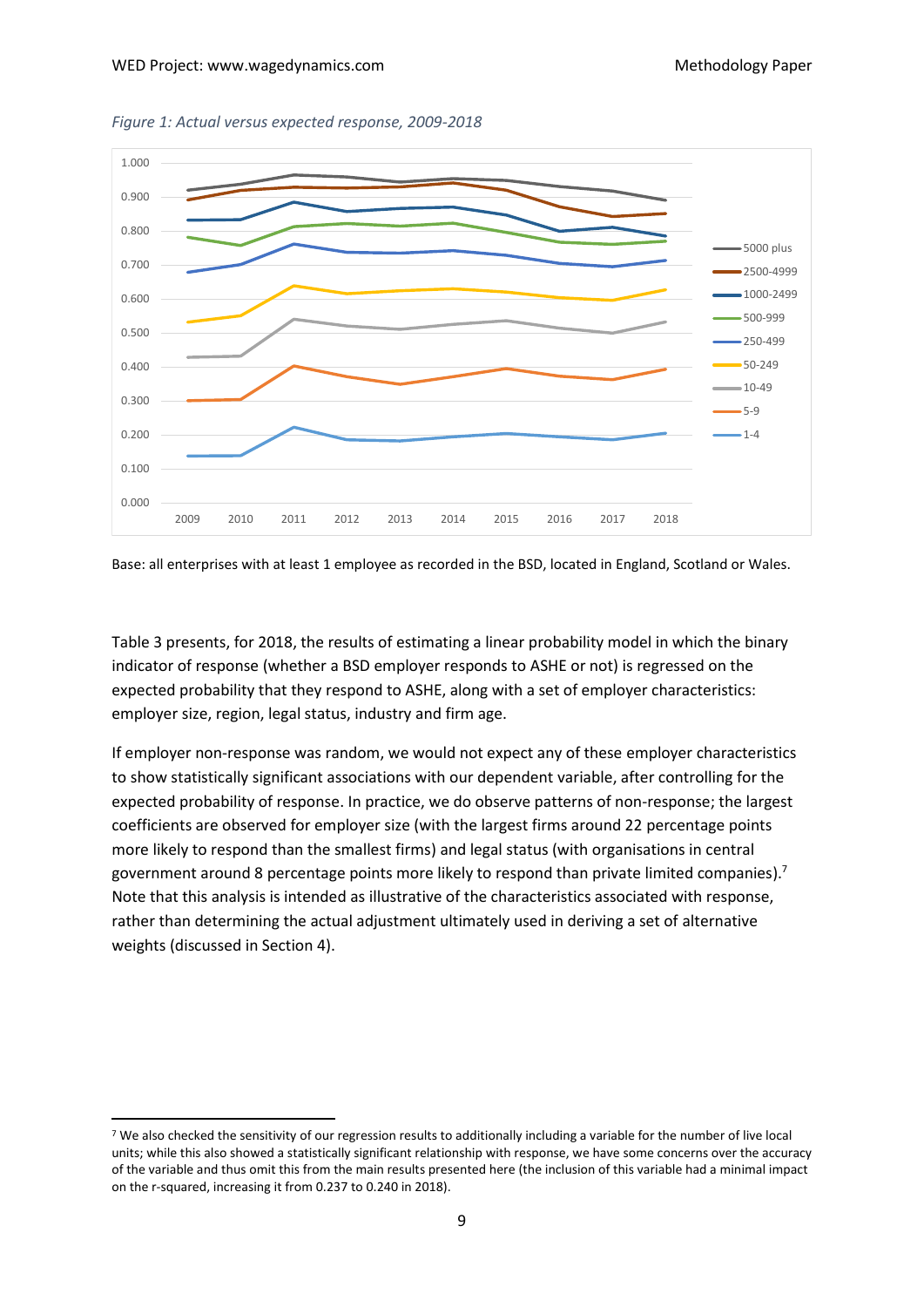|                             |                                     | <b>Coefficient</b> | Std. error |
|-----------------------------|-------------------------------------|--------------------|------------|
| <b>Expected probability</b> |                                     | $0.642***$         | (0.002)    |
|                             |                                     |                    |            |
|                             |                                     |                    |            |
| Employer size               | $5-9$                               | $-0.011***$        | (0.000)    |
| (ref: 1-4 employees)        | 10-49                               | $-0.017***$        | (0.000)    |
|                             | 50-249                              | $-0.013***$        | (0.002)    |
|                             | 250-499                             | $0.061***$         | (0.003)    |
|                             | 500-999                             | $0.120***$         | (0.003)    |
|                             | 1000-2499                           | $0.134***$         | (0.004)    |
|                             | 2500-4999                           | $0.186***$         | (0.006)    |
|                             | 5000 plus                           | $0.216***$         | (0.005)    |
|                             |                                     |                    |            |
| Region                      | <b>NE</b>                           | $0.001***$         | (0.000)    |
| (ref: London)               | <b>NW</b>                           | 0.000              | (0.000)    |
|                             | Yorks                               | $0.001***$         | (0.000)    |
|                             | EM                                  | $0.001***$         | (0.000)    |
|                             | <b>WM</b>                           | 0.000              | (0.000)    |
|                             | SW                                  | $0.001**$          | (0.000)    |
|                             | East                                | $-0.003***$        | (0.000)    |
|                             | <b>SE</b>                           | $0.002***$         | (0.000)    |
|                             | Wales                               | 0.000              | (0.000)    |
|                             | Scotland                            | 0.000              | (0.000)    |
|                             |                                     |                    |            |
| Legal status                | Sole proprietor                     | 0.000              | (0.000)    |
| (ref: private company)      | Partnership                         | 0.000              | (0.000)    |
|                             | Public corporation                  | $0.074***$         | (0.008)    |
|                             | Central government body             | $0.079***$         | (0.002)    |
|                             | Local authority                     | $0.048***$         | (0.003)    |
|                             | Non-profit making body              | $0.007***$         | (0.000)    |
|                             |                                     |                    |            |
| Industry (SIC07)            | Agriculture, forestry, fishing      | $-0.017***$        | (0.001)    |
| (ref: manufacturing)        | Mining and quarrying                | $-0.009***$        | (0.003)    |
|                             | Electricity, gas                    | $-0.012***$        | (0.002)    |
|                             | Water supply                        | $-0.001$           | (0.001)    |
|                             | Construction                        | $-0.006***$        | (0.000)    |
|                             | Wholesale, retail                   | $-0.005***$        | (0.000)    |
|                             | Transport and storage               | $-0.005***$        | (0.000)    |
|                             | Accommodation & food                | $-0.014***$        | (0.000)    |
|                             | Information & communication         | $-0.005***$        | (0.000)    |
|                             | Financial and insurance             | $-0.004***$        | (0.001)    |
|                             | Real estate                         | $-0.010***$        | (0.001)    |
|                             | Professional, scientific, technical | $-0.005***$        | (0.000)    |
|                             | Admin and support                   | $-0.008***$        | (0.000)    |

## *Table 3: Probability that a BSD employer appears in ASHE, OLS regression results, 2018*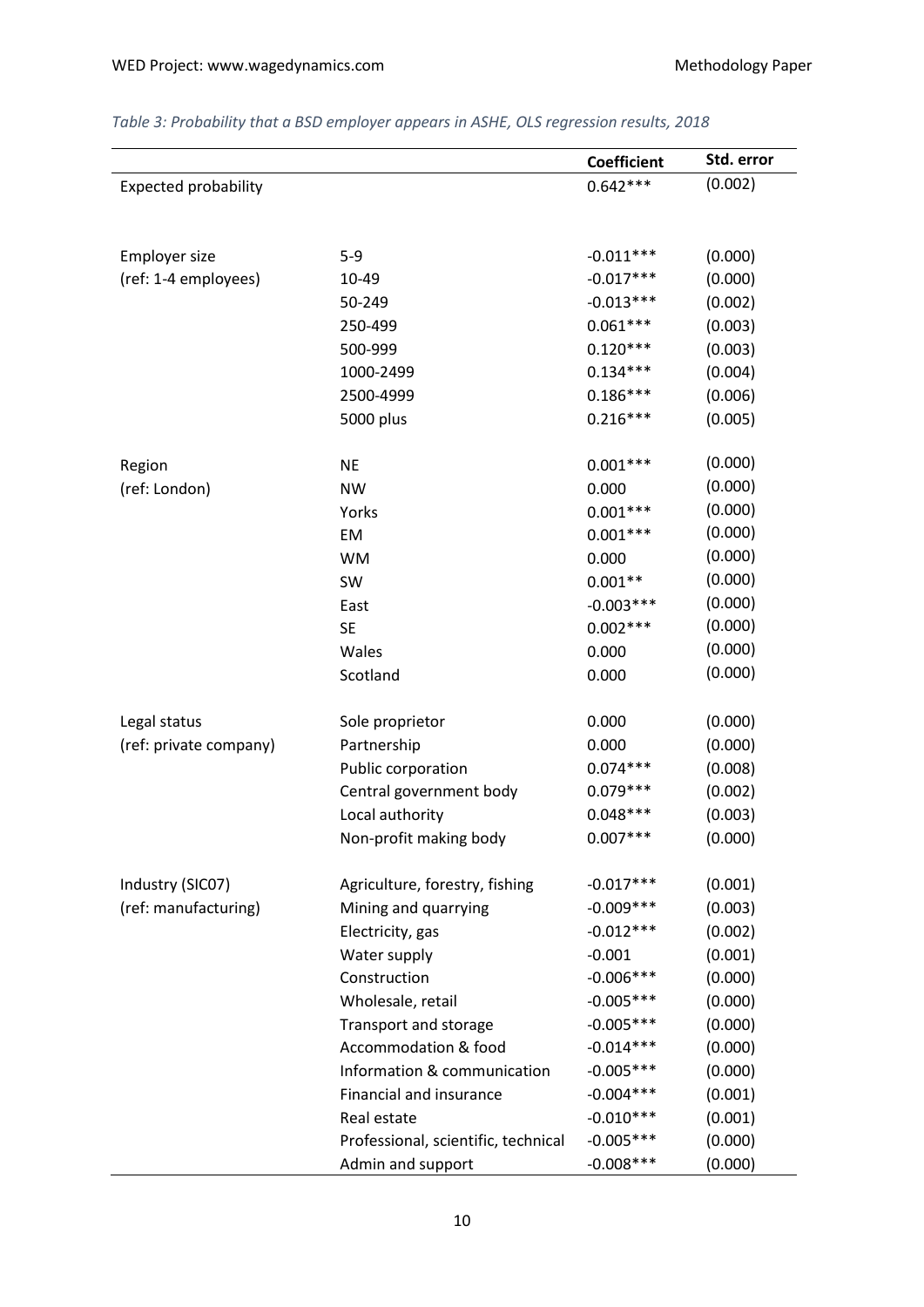|                              | <b>Public administration</b>   | $-0.038***$ | (0.003) |
|------------------------------|--------------------------------|-------------|---------|
|                              | Education                      | $0.002***$  | (0.001) |
|                              | Health and social work         | $0.001**$   | (0.000) |
|                              | Art, entertainment, recreation | $-0.010***$ | (0.001) |
|                              | Other service activities       | $-0.006***$ | (0.001) |
|                              | Activities of households       | 0.000       | (0.001) |
|                              |                                |             |         |
| Firm age                     | 1 year or less                 | $-0.017***$ | (0.000) |
| (ref: 30 years or more)      | 2-4 years                      | $-0.016***$ | (0.000) |
|                              | 5-9 years                      | $-0.016***$ | (0.000) |
|                              | $10-19$ years                  | $-0.013***$ | (0.000) |
|                              | 20-29 years                    | $-0.006***$ | (0.000) |
|                              |                                |             |         |
| Constant                     |                                | $0.013***$  | (0.000) |
| R-squared                    |                                | 0.237       |         |
| N observations (enterprises) |                                | 2,952,764   |         |
|                              |                                |             |         |

Note: standard errors in parentheses. Statistical significance indicated as \*\*\*0.01 \*\*0.05 \*0.10 Base: all enterprises with at least 1 employee as recorded in the BSD, located in England, Scotland or Wales.

In Table 4, we go on to explore how the profile of employment in ASHE differs from that observed in the population of enterprises (as captured by the BSD). The value of this approach is that we can take account of the existing ASHE weights. For employer size, legal status and age, we show the percentage of employee jobs in each category as observed in the BSD (column 1), and in ASHE after applying the standard ASHE weights (column 2).<sup>8</sup> The third column shows the difference between the ASHE weighted estimates and the BSD estimates.

<sup>&</sup>lt;sup>8</sup> Strictly speaking figures for the BSD show the percentage of employees rather than employee jobs, but as noted earlier, the percentage of employees holding multiple jobs with the same employer is very small. Unweighted estimates for ASHE are also presented in Appendix Table 2.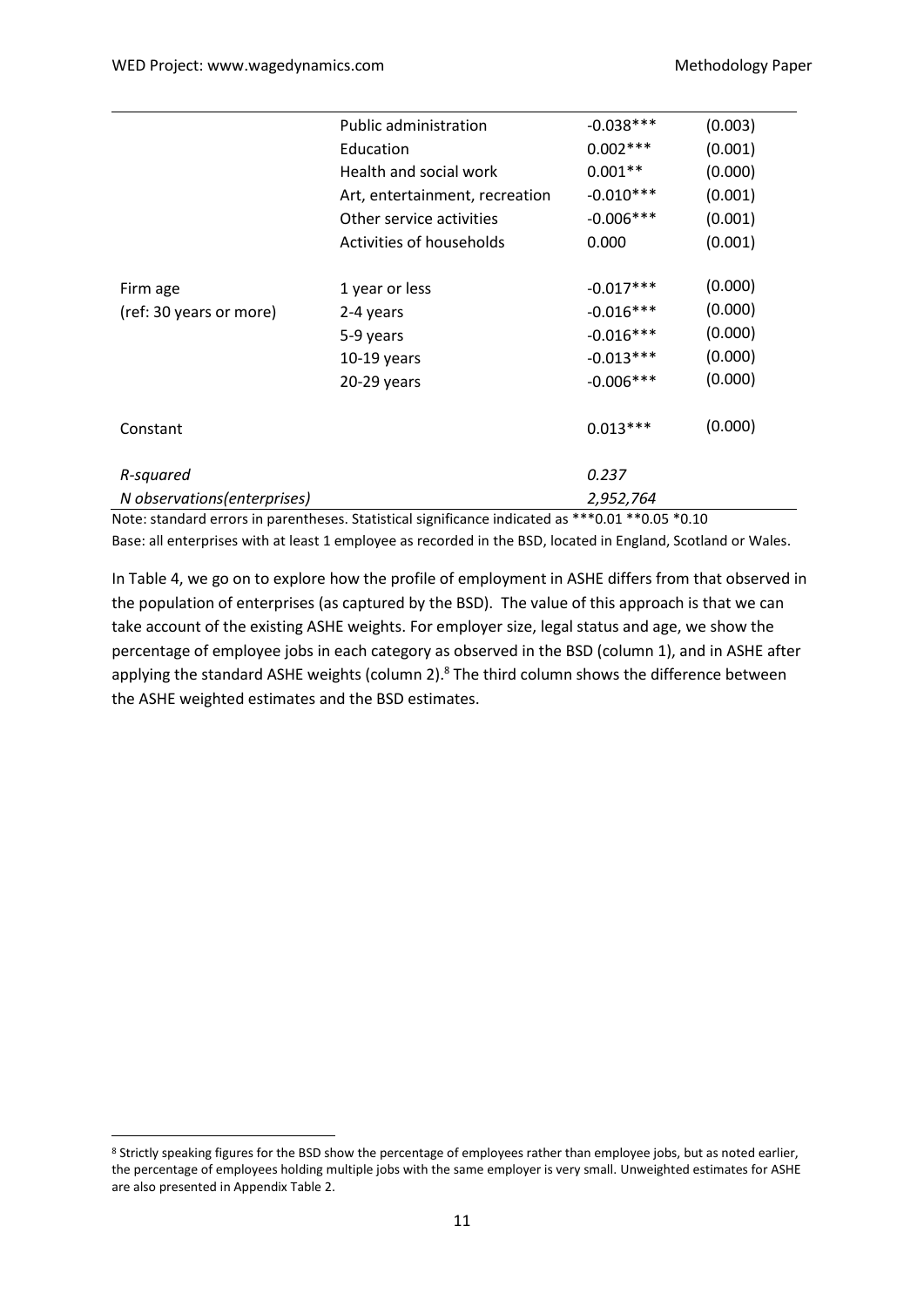|                                        | (1)                                                | (2)                                  | (3)                                   | (4)                                           |
|----------------------------------------|----------------------------------------------------|--------------------------------------|---------------------------------------|-----------------------------------------------|
|                                        | <b>BSD</b><br>(employee-<br>weighted),<br>per cent | <b>ASHE</b><br>weighted,<br>per cent | <b>ASHE</b><br>minus BSD<br>$(2)-(1)$ | <b>Squared</b><br>error                       |
| <b>Number of employees</b><br>(banded) |                                                    |                                      |                                       | Mean<br><b>Squared</b><br>Error (MSE):<br>9.5 |
| $1 - 4$                                | 11.6                                               | 4.3                                  | $-7.3$                                | 53.0                                          |
| $5-9$                                  | 6.1                                                | 4.2                                  | $-1.8$                                | 3.3                                           |
| 10-49                                  | 15.0                                               | 14.3                                 | $-0.7$                                | 0.5                                           |
| 50-249                                 | 13.9                                               | 14.9                                 | 1.0                                   | 1.1                                           |
| 250-499                                | 5.6                                                | 6.3                                  | 0.7                                   | 0.4                                           |
| 500-999                                | 5.7                                                | 6.4                                  | 0.7                                   | 0.5                                           |
| 1000-2499                              | 7.2                                                | 8.1                                  | 0.9                                   | 0.8                                           |
| 2500-4999                              | 7.3                                                | 9.0                                  | 1.7                                   | 3.0                                           |
| 5000 plus                              | 27.7                                               | 32.5                                 | 4.8                                   | 22.7                                          |
| <b>Legal status</b>                    |                                                    |                                      |                                       | <b>MSE: 10.2</b>                              |
| Company                                | 72.1                                               | 65.3                                 | $-6.8$                                | 46.1                                          |
| Sole proprietor                        | 2.7                                                | 1.6                                  | $-1.0$                                | 1.1                                           |
| Partnership                            | 2.4                                                | 2.1                                  | $-0.3$                                | 0.1                                           |
| Public corporation                     | 0.6                                                | 0.6                                  | 0.0                                   | 0.0                                           |
| Central government body                | 8.8                                                | 12.4                                 | 3.6                                   | 12.7                                          |
| Local authority                        | 6.6                                                | 9.6                                  | 3.0                                   | 9.0                                           |
| Non-profit making body                 | 6.8                                                | 8.5                                  | 1.6                                   | 2.7                                           |
| Age of firm                            |                                                    |                                      |                                       | <b>MSE: 20.6</b>                              |
| 1 year or less                         | 3.3                                                | 1.1                                  | $-2.2$                                | 4.8                                           |
| 2-4 years                              | 8.7                                                | 3.8                                  | $-4.9$                                | 23.8                                          |
| 5-9 years                              | 10.2                                               | 7.0                                  | $-3.2$                                | 10.2                                          |
| $10-19$ years                          | 13.7                                               | 11.7                                 | $-2.0$                                | 4.1                                           |
| 20-29 years                            | 24.5                                               | 29.3                                 | 4.7                                   | 22.4                                          |
| 30 years plus                          | 39.6                                               | 47.2                                 | 7.6                                   | 57.6                                          |
| N observations                         | 2,952,764                                          | 178,264                              |                                       |                                               |

#### *Table 4: Employer characteristics associated with response to ASHE, 2018*

Note: Figures for BSD are employee-weighted estimates, for those enterprises that are recorded as having at least one employee in the BSD. ASHE estimates exclude those employee jobs for whom it was not possible to match to an enterprise record in BSD (this affected 1 per cent of the original ASHE sample in 2018).

If employer response varied in a way that was already addressed by the existing ASHE weights, we would expect that the profile of employee jobs would look similar both in ASHE and BSD in Table 4. However, we can see that this is not the case. In the BSD, we can see that around 12 per cent of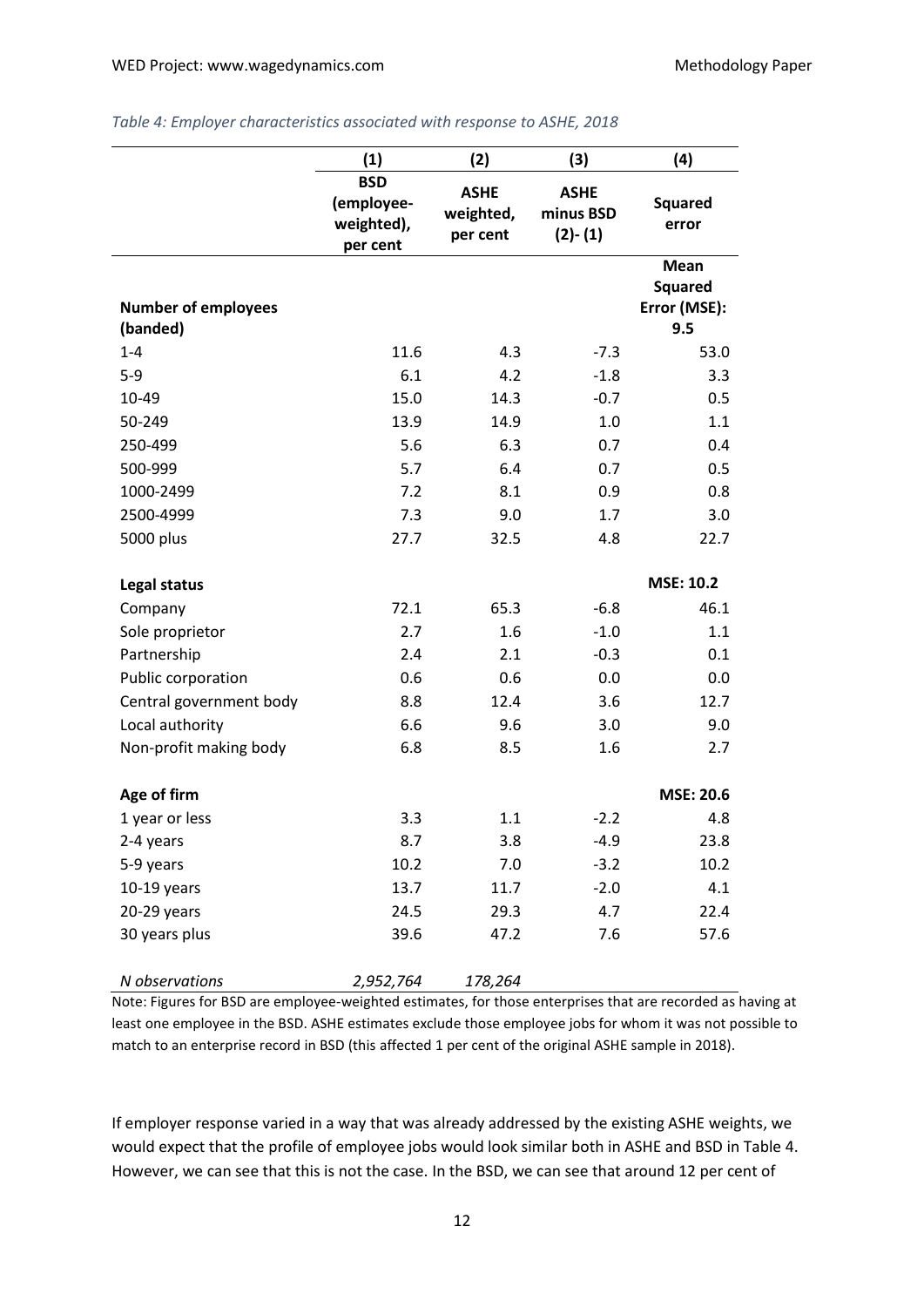employee jobs are in enterprises that have between 1 and 4 employees, while in ASHE, after weighting, employee jobs in enterprises of this size account for around 4 per cent. Conversely, employee jobs in larger enterprises are over-represented in ASHE; 33 per cent of employee jobs are in enterprises with 500 or more employees, compared with 28 per cent in the BSD. Jobs in larger firms are thus over-represented in the ASHE sample, even after applying the standard ASHE weights. Looking by sector, employee jobs in private sector enterprises (especially companies) are underrepresented while employee jobs in public sector enterprises are over-represented, even after weighting. Employee jobs in older firms are over-represented in ASHE, while employee jobs in younger firms are under-represented.

The fourth column of Table 4 presents the squared error for each category of each variable, with the mean squared error (MSE) for each variable presented in bold at the top of each column. Here we are assuming that the BSD gives the true population profile, and we can use the squared error to tell us the magnitude of the "error" (or bias) in ASHE. The mean squared error allows us to compare the extent of bias across variables; with a smaller MSE indicating a smaller bias or error. The MSE has a value of around 10 for both workforce size and legal status, but is around double (20.6) for firm age. In interpreting these findings, it's important to bear in mind that the figures in Table 4 are bivariate associations. Firm age is correlated with size and legal status, and hence the particularly pronounced differences by age seen in Table 4 are likely to be partly accounted for by size and legal status in the regression presented above.

We repeat this for additional employer characteristics (region and industry) in Appendix Table 2. While there are some differences between the BSD and ASHE in terms of the distribution of jobs across region and industry (jobs in Education and Health and Social Work are over-represented in ASHE compared to the profile observed in the BSD, for example), the magnitude of the bias is smaller than for those variables presented in Table 4.

In summary, response to ASHE appears to vary between different types of employer in ways that are not accounted for by the existing ASHE weights, which seek to make ASHE representative of the population of employee jobs in terms of gender, age, occupation and region, but which do not explicitly take into account the characteristics of employers.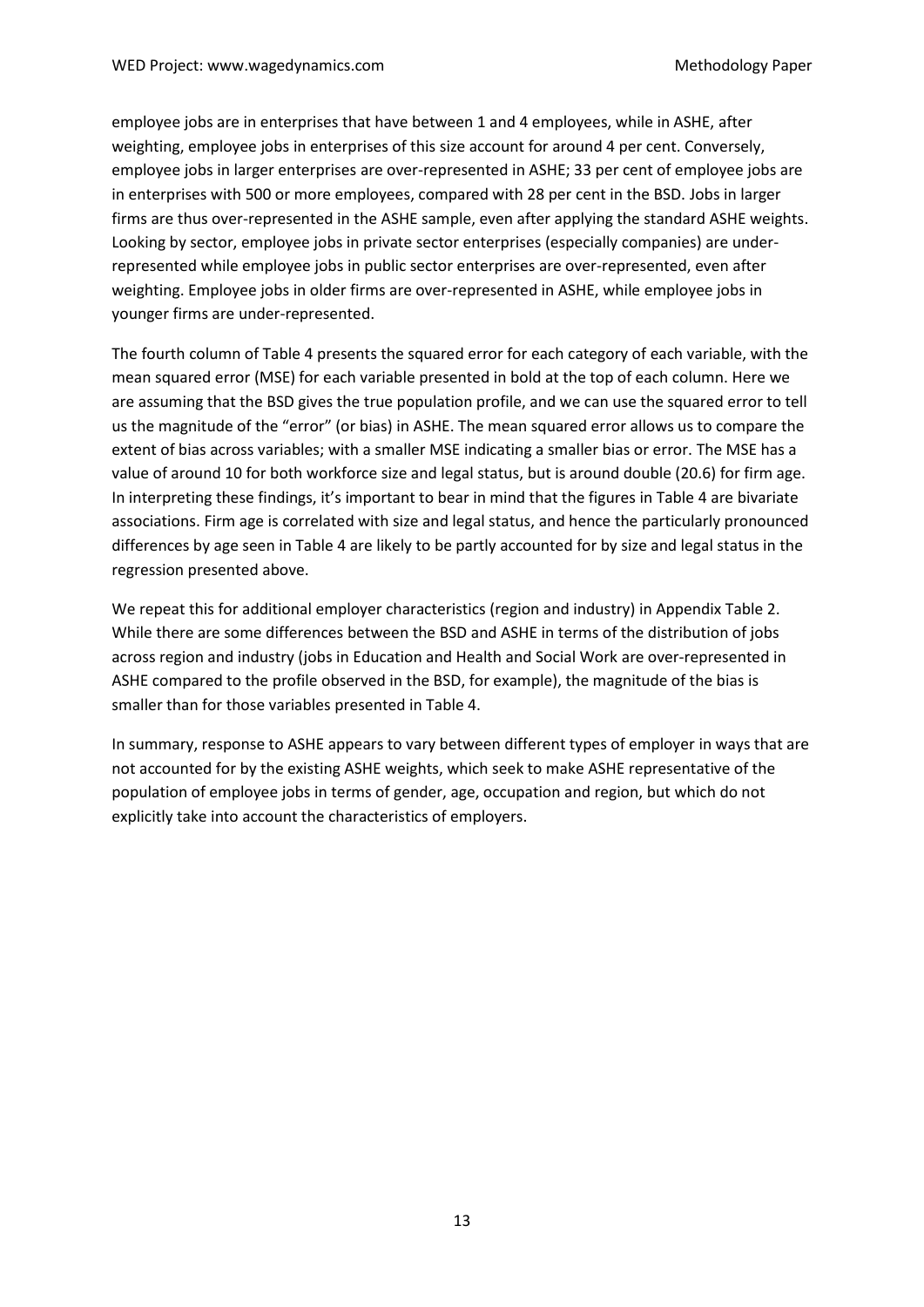## <span id="page-13-0"></span>4. Adjusting the existing ASHE cross-sectional weights

The analysis presented so far has shown that a number of employer characteristics are associated with response to ASHE in ways that are not accounted for by the existing ASHE weights.

To address this, we construct an adjustment to the standard ASHE weight (*calwght*), which aims to take account of these residual employer-related response biases. We construct the weighting adjustment by applying the ASHE weights and then undertaking a raking procedure to compute an adjustment factor which brings the weighted ASHE sample closer into line with the BSD profile along a small number of employer characteristics. We use the  $-s$ vycal, rake- command within Stata, with control totals obtained from the BSD, following the approach set out by Valliant and Dever (2018: 59).

It is necessary to be relatively parsimonious in the variables we use for this purpose. A greater number of variables (and categories of variables) will reduce any sample bias, but is also likely to introduce additional variability into the weighting scheme, which will in turn impair the precision of the sample. Our aim is to find a weighting scheme which minimises sample bias without unduly inflating standard errors.

We focus on three variables in our adjustment: employer size (number of employees), legal status and firm age. Our choice is informed by the analysis presented in Table 4 (and Appendix Table 2), which shows those dimensions for which there is greatest deviation from the BSD profile.

In addition to being parsimonious in the number of variables entering the weighting scheme, we also trim the weights following the approach recommended in Valliant and Dever (2018: 157), that is capping the maximum and minimum weight values as equal to the median value of the weight, plus or minus three times the value of the interquartile range.

We experimented with a number of alternative configurations of the key variables entering the weighting scheme, using different numbers of categories. Our preferred weight is presented in Table 5 (*wedwght*). The table includes the Kish design effect (deff) (Kish, 1965) for the adjusted weight, alongside that for the standard ASHE weight (*calwght*), to provide a measure of the variability of the weights. We also present the mean squared error for each employer characteristic, calculated based on the differences in profiles between ASHE and BSD across size, legal status, firm age, region and industry, after applying the adjusted weights to ASHE. <sup>9</sup> The adjusted weight represents an improvement in MSE on all dimensions considered here, when compared against the original ASHE weighting. Other variants of the weighting scheme which did not perform as well as our preferred weight are presented in Appendix Table 3 for comparison.

The new weight is calculated from the sample for which a match was possible between ASHE and BSD. In order that we can work with the full ASHE sample, after applying the trimming, and rescaling the weights to have the same mean value as the standard ASHE weight, we use the value of the original weight variable (*calwght*) where it was not possible to construct an alternative weight (this affects less than one per cent of the ASHE sample).

<sup>9</sup> Profiles by these employer characteristics for our preferred adjusted weight are presented in Appendix Table 4. The MSE is representing the difference between the BSD distribution and the re-weighted ASHE distribution.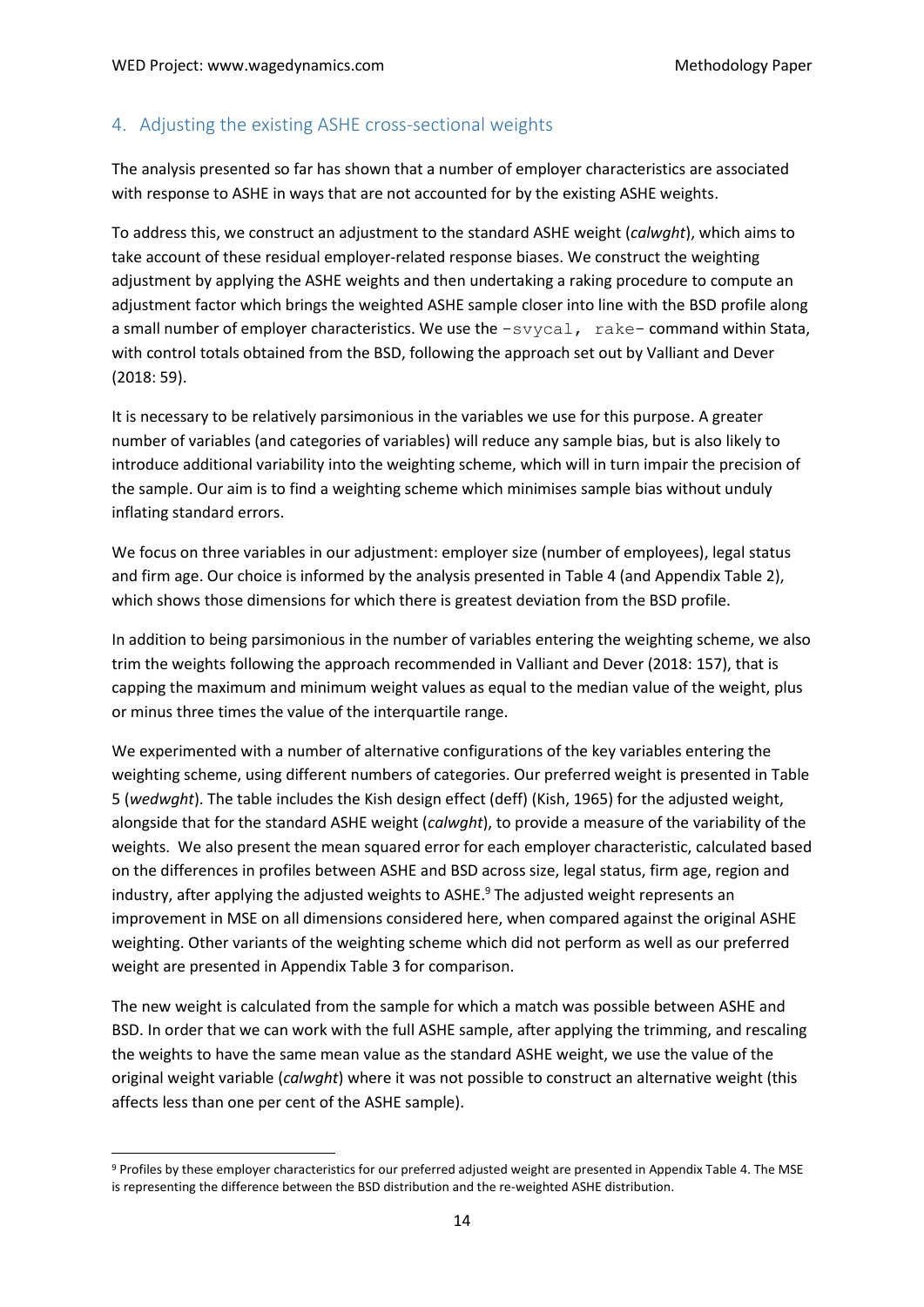|                | Original ASHE weight | Adjusted ASHE weight            |  |  |
|----------------|----------------------|---------------------------------|--|--|
|                | calwght              | wedwght                         |  |  |
| Size           |                      | 1-4; 5-49; 50-4999; 5000+       |  |  |
| Status         |                      | Private; public and non-profit  |  |  |
| Firm age       |                      | $<$ 10 years, 10-29 years, 30 + |  |  |
|                |                      |                                 |  |  |
| MSE - size     | 9.5                  | 1.4                             |  |  |
| MSE - status   | 10.2                 | 0.4                             |  |  |
| MSE - age      | 20.6                 | 2.5                             |  |  |
| MSE - region   | 1.6                  | 0.9                             |  |  |
| MSE - industry | 2.0                  | 0.7                             |  |  |
| MSE (all)      | 8.8                  | 1.2                             |  |  |
|                |                      |                                 |  |  |
| Kish Deff      | 1.060                | 1.152                           |  |  |

#### *Table 5: Design effects and mean squared errors, original and adjusted ASHE weight, 2018*

N=178,264 observations (unweighted).

In Appendix Table 4, we present the weighted profile of the ASHE sample by the same employer characteristics, using our adjusted weight (*wedwght*). Profiles by employer characteristics for ASHE are necessarily presented only for the sample which it was possible to match to BSD.

In developing the alternative weights, we have built on the original weighting variable, *calwght*, in a way that aims to remove substantive biases in terms of firm characteristics, rather than starting from scratch and incorporating both employee and employer characteristics within the raking scheme. To reassure ourselves that our adjusted weight does not inadvertently skew the weighted profile based on employee characteristics (especially for those characteristics targeted under the original weighting scheme), Table 6 compares the weighted profile under the original weight and our alternative weight for key employee characteristics. The unweighted profile is also shown for completeness. Columns 4 and 5 show the difference between the two weighted distributions and the mean squared error as a measure of the deviation between the two weighting schemes. Overall, we see that the weighted profiles are broadly similar under the two weighting schemes.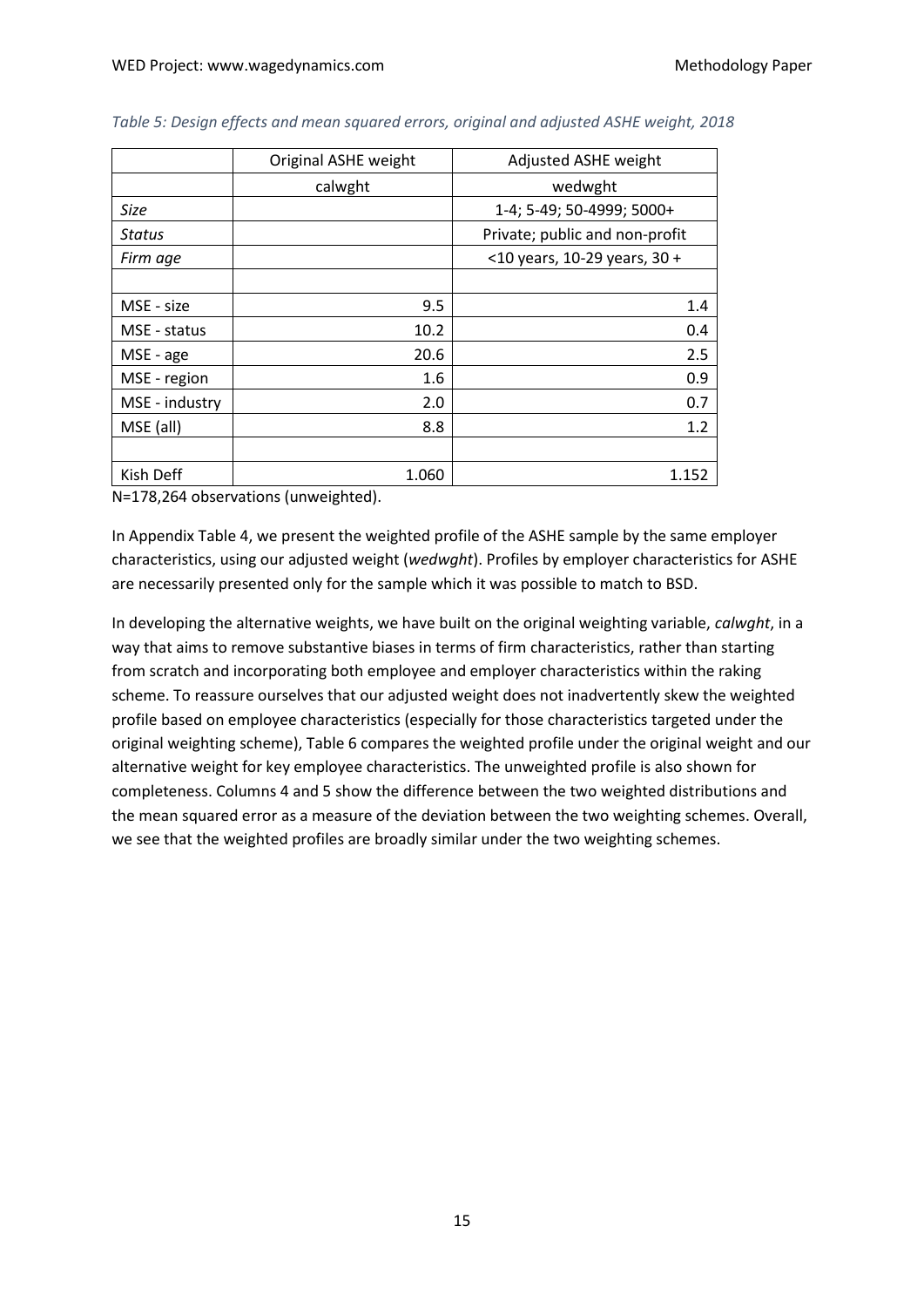*Table 6: Profile of ASHE sample by employee characteristics, original and alternative ASHE weights, 2018*

|                                 | (1)         | (2)         | (3)                  | (4)               | (5)              |
|---------------------------------|-------------|-------------|----------------------|-------------------|------------------|
|                                 |             | <b>ASHE</b> | <b>ASHE adjusted</b> |                   |                  |
|                                 |             | weighted    | weight               |                   |                  |
|                                 | Unweighted, | (calwght),  | (wedwght),           | <b>Difference</b> | <b>Squared</b>   |
|                                 | per cent    | per cent    | per cent             | $(3)-(2)$         | error            |
| Gender                          |             |             |                      |                   | MSE: 0.29        |
| Female                          | 52.71       | 49.79       | 49.25                | $-0.54$           | 0.29             |
| Male                            | 47.29       | 50.21       | 50.75                | 0.54              | 0.29             |
| <b>Full-time</b>                |             |             |                      |                   | MSE: 3.17        |
| Part-time                       | 32.33       | 29.53       | 31.31                | 1.78              | 3.17             |
| Full-time                       | 67.67       | 70.47       | 68.69                | $-1.78$           | 3.17             |
| Age group                       |             |             |                      |                   | MSE: 0.19        |
| 16-19                           | 3.65        | 3.66        | 4.05                 | 0.39              | 0.15             |
| $20 - 24$                       | 8.76        | 8.57        | 9.04                 | 0.47              | 0.22             |
| 25-29                           | 11.74       | 11.82       | 12.1                 | 0.28              | 0.08             |
| 30-34                           | 11.76       | 12.1        | 12.15                | 0.05              | 0.00             |
| 35-39                           | 11.16       | 11.58       | 11.5                 | $-0.08$           | 0.01             |
| 40-44                           | 10.38       | 10.78       | 10.6                 | $-0.18$           | 0.03             |
| 45-49                           | 11.84       | 12.11       | 11.79                | $-0.32$           | 0.10             |
| 50-54                           | 11.96       | 11.6        | 11.27                | $-0.33$           | 0.11             |
| 55-59                           | 9.96        | 9.57        | 9.32                 | $-0.25$           | 0.06             |
| 60-64                           | 5.99        | 5.64        | 5.53                 | $-0.11$           | 0.01             |
| 65 plus                         | 2.78        | 2.58        | 2.65                 | 0.07              | 0.00             |
| Occupation                      |             |             |                      |                   | <b>MSE: 2.55</b> |
| Managers, directors and         |             |             |                      |                   |                  |
| senior official                 | 7.68        | 9.92        | 10.22                | 0.3               | 0.09             |
| Professional                    | 17          | 21.05       | 18.81                | $-2.24$           | 5.02             |
| Associate professional and      |             |             |                      |                   |                  |
| technical<br>Administrative and | 11.93       | 14.44       | 13.67                | $-0.77$           | 0.59             |
| secretarial                     | 14.49       | 11.55       | 12.26                | 0.71              | 0.50             |
| Skilled trades                  | 6.28        | 7.3         | 7.94                 | 0.64              | 0.41             |
| Caring, leisure and other       |             |             |                      |                   |                  |
| service                         | 10.89       | 9.51        | 9.58                 | 0.07              | 0.00             |
| Sales and customer service      | 10.54       | 8.63        | 9.02                 | 0.39              | 0.15             |
| Process, plant and machine      |             |             |                      |                   |                  |
| operatives                      | 6.24        | 5.91        | 6.11                 | 0.2               | 0.04             |
| Elementary                      | 14.93       | 11.69       | 12.39                | 0.7               | 0.49             |
| N observations (unweighted)     | 180,185     | 180,185     | 180,185              |                   |                  |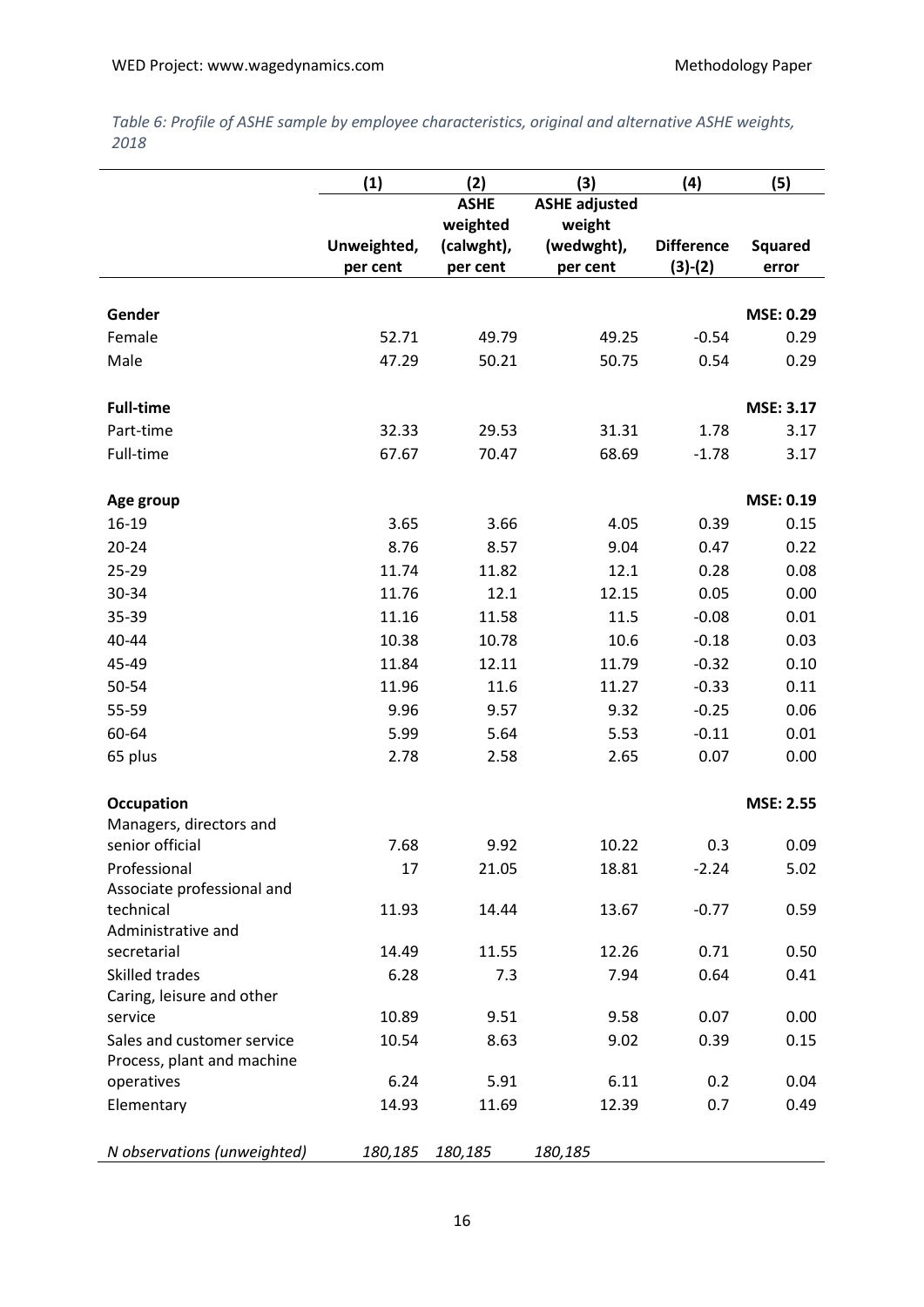## <span id="page-16-0"></span>5. Implications of adjusted weights

We have seen from the above that the profile of employment according to employer characteristics is closer to that observed in the BSD once the new weights are applied. In this section we go on to explore the implications for estimates of the distribution and moments of gross hourly pay.

Table 7 shows mean hourly pay, along with standard errors, based on the standard ASHE weight and our adjusted weight.<sup>10</sup> We also present the design effect for this particular variable. Our adjusted ASHE weight (*wedwght*) reduces the estimate of mean hourly pay by 2.5% per cent from £16.51 to £16.10 (a statistically significant difference) while the standard error of that estimate remains similar (increasing slightly from 3.91 to 3.92). The mean wage falls under the adjusted weighting scheme because this weighting scheme boosts the representation of small, young, private sector firms, which tend to pay below-average wages. The three percentiles shown in Table 7 (p25, p50 and p75) are also lower under the adjusted weighting scheme. However, they do not fall by equivalent degrees. In particular, the median has fallen by around 4 percentage points, whilst p25 has fallen by only 2.5 percentage points. This implies some compression in the lower-middle part of the wage distribution. One consequence is that the percentage of employees judged to be low paid (earning below two-thirds median hourly earnings: a point below p25 under either weighting scheme) falls by around 12% (or 2.1pp) from 17.8 per cent to 15.7 per cent; again, a statistically significant difference.

|         | <b>Mean</b> | Std. Err. | <b>DEFF</b> | Median | p25 | p75  | IQ range | 2/3<br>median | % low<br>paid |
|---------|-------------|-----------|-------------|--------|-----|------|----------|---------------|---------------|
| calwght | 1651        | 3.91      | 1.22        | 1280   | 920 | 1943 | 1023     | 853           | 17.8          |
| wedwght | 1610        | 3.92      | 1.26        | 1228   | 897 | 1880 | 983      | 819           | 15.7          |

*Table 7: Estimates of mean hourly earnings (pence), alternative ASHE weights, 2018, employees on adult rates, earnings not affected by absence*

N=168,742 observations (unweighted). Low paid is defined as below two-thirds of the median wage.

Figure 2 presents box plots for hourly pay, with the left hand chart showing this using the standard ASHE weight, and the right hand chart showing this using our adjusted weight, wedwght.

<sup>&</sup>lt;sup>10</sup> We use the variable "he", which is average hourly earnings for the reference period (gross pay divided by total paid hours worked). Our estimates are based on the sample used for publication of ASHE estimates (employees on adult rates of pay, with earnings not affected by absence), but results look very similar when using the full sample.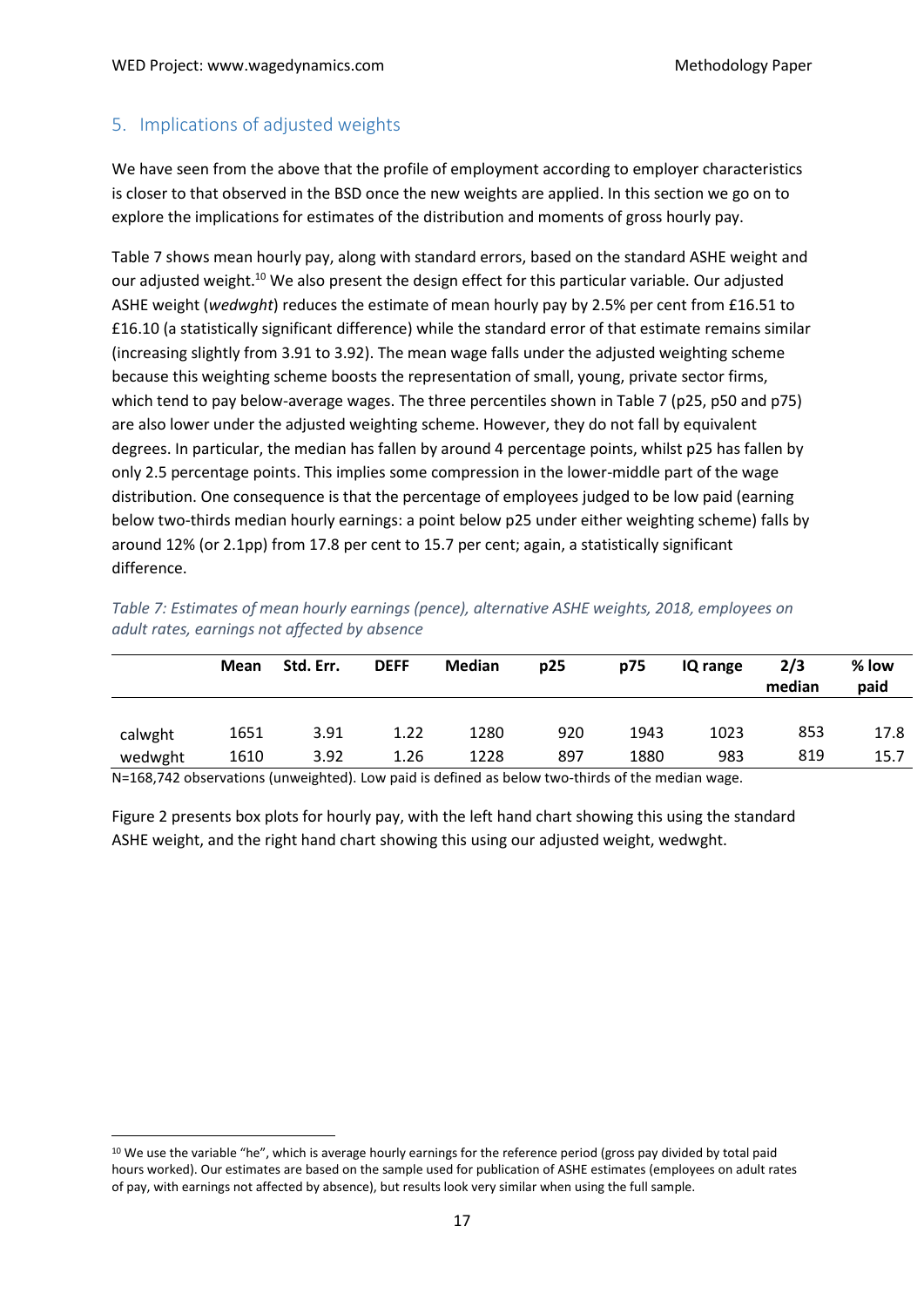

*Figure 2: Distribution of hourly pay, 2018, box plots, standard ASHE weight and adjusted weight (wedwght), employees on adult rates, earnings not affected by absence*

Note: The boundaries of the box show the 25<sup>th</sup> and 75<sup>th</sup> percentiles; the line within the box shows the median; the boundaries of the upper (lower) whisker shows the value that is 1.5 times the inter-quartile range above the 75<sup>th</sup> percentile (below the 25<sup>th</sup> percentile). Outside values are excluded.

Figures 3a and 3b shows the impact on average hourly earnings over our analysis period of 2009 to 2018, for both mean and median earnings respectively. We can see that while the adjusted weight brings down the estimates of average earnings in all years, it has not affected the trajectory of average earnings, which remains similar under both sets of weights. It does however, have more of an impact on the percentage of workers classified as low paid (defined here as below two-thirds of median earnings), with this percentage falling more steeply over time, particularly from around 2014 onwards, when applying the adjusted weight (Figure 4).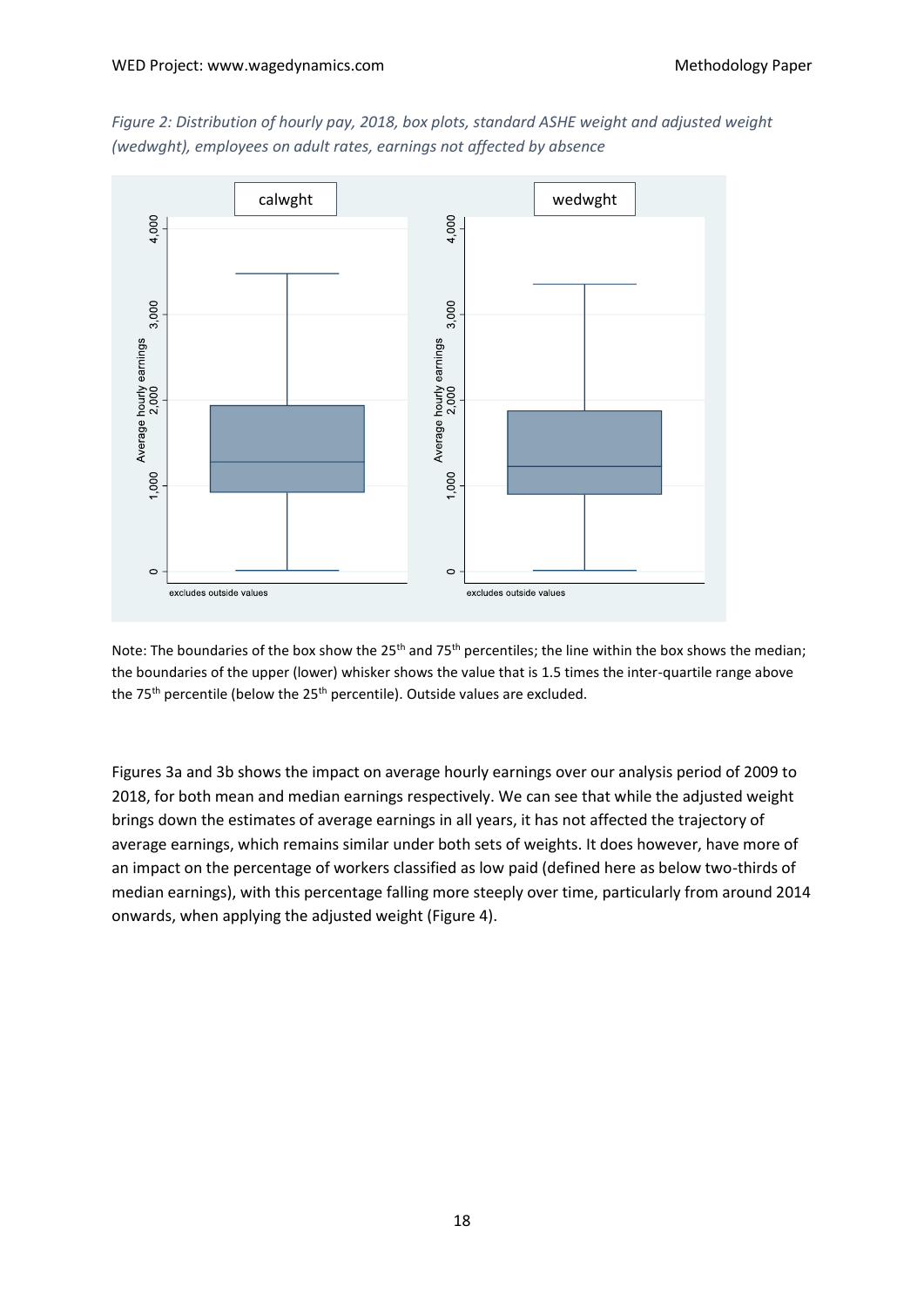*Figure 3a: Mean hourly pay, 2009-2018, standard ASHE weight and adjusted weight, employees on adult rates, earnings not affected by absence*



*Figure 3b: Median hourly pay, 2009-2018, standard ASHE weight and adjusted weight, employees on adult rates, earnings not affected by absence*

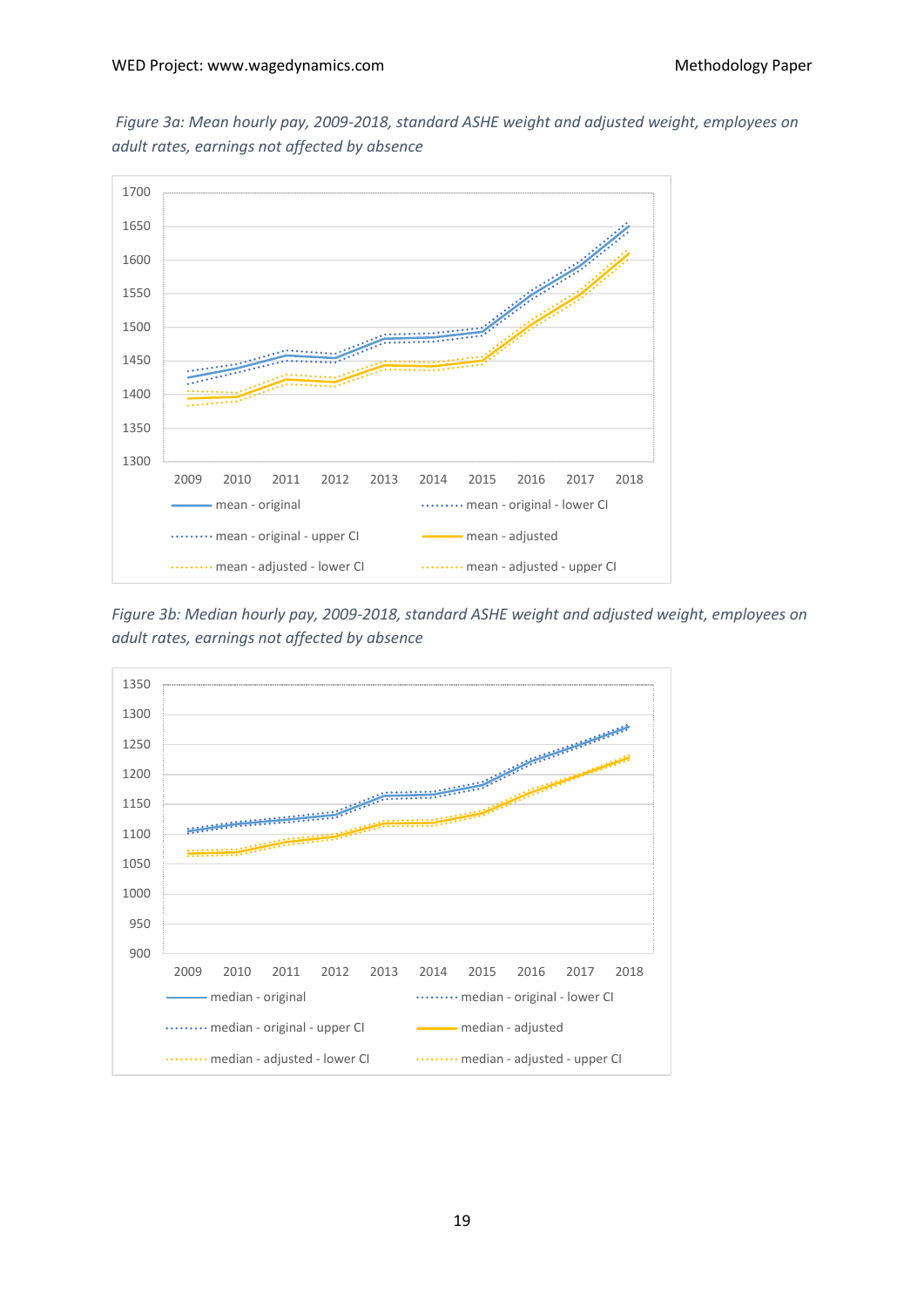*Figure 4: Per cent low paid, 2009-2018 standard ASHE weight and adjusted weight, employees on adult rates, earnings not affected by absence*



Note: "Low paid" defined here as below two-thirds of median earnings

We also explore the impact of the alternative weights on a simple regression of log hourly earnings on a set of conditioning variables, namely gender, age, occupation, full-time/part-time status, and employer characteristics (employer size, industry, firm age, region, legal status).<sup>11</sup> To test whether the alternative weight induces changes to the results of this regression, we run a standard wage equation under each weight in turn.

We test the equality of each coefficient in the model separately. Table 8 presents results for those variables where we observe statistically significant differences in coefficients when applying the alternative set of weights; full models results are presented in Appendix Table 5 (which also includes results from an unweighted regression for comparison). The first column presents results from a regression using the standard ASHE weight, and the second column presents results from using the adjusted weight. Here we can see that there are statistically significant differences in the coefficients for three of the occupational categories, managers, professional and skilled trades occupations (as indicated by the final column of Table 8). Some statistically significant differences were also observed in terms of employer size.

<sup>&</sup>lt;sup>11</sup> Those observations above the 99.5<sup>th</sup> percentile and below the 0.5<sup>th</sup> percentile for hourly earnings are excluded from the models.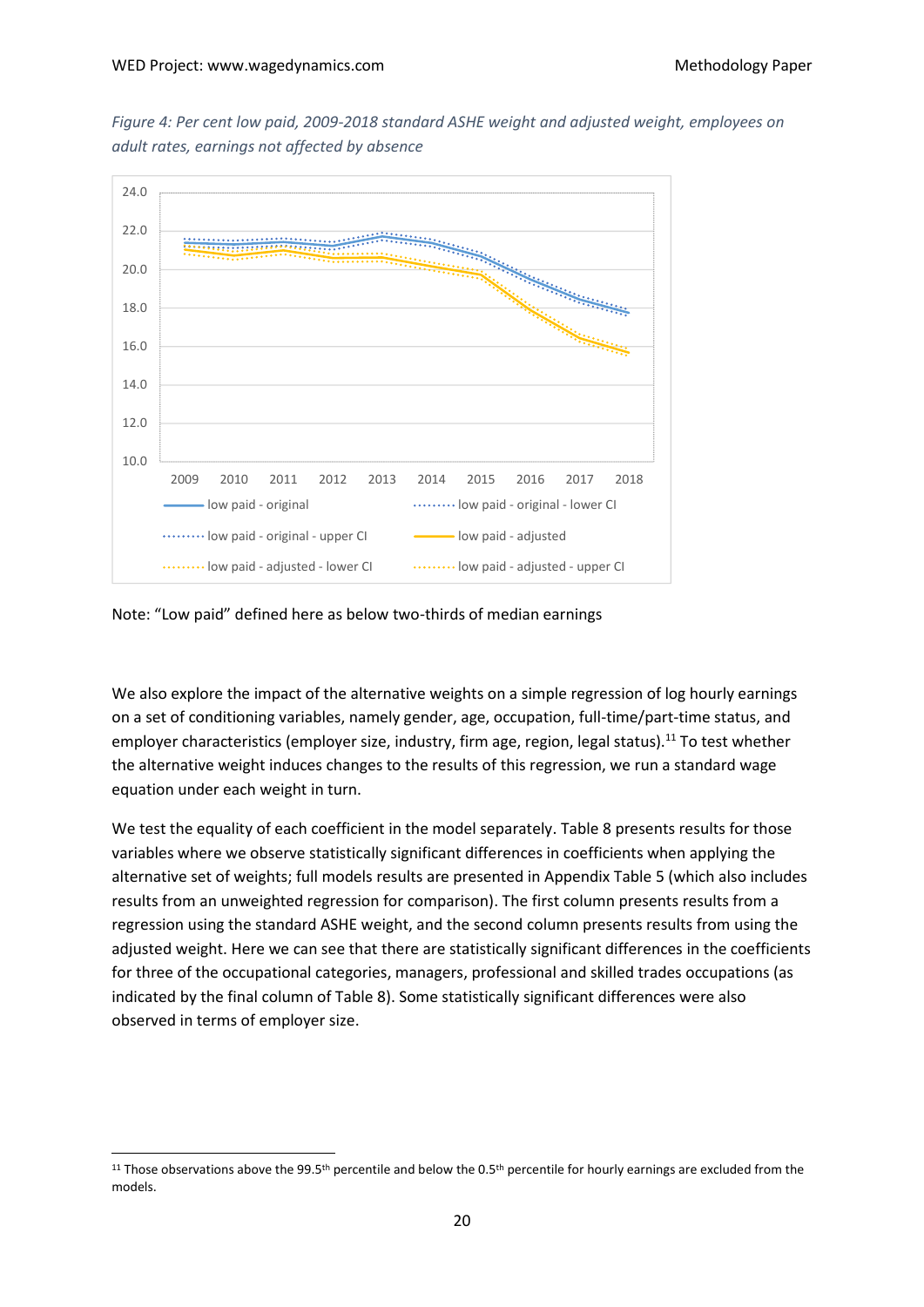|                        |                                          | <b>Original weight</b> |       | <b>Alternative weight</b> |                    |       |           |                                                   |
|------------------------|------------------------------------------|------------------------|-------|---------------------------|--------------------|-------|-----------|---------------------------------------------------|
|                        |                                          | <b>Coefficient</b>     |       | Std. Err.                 | <b>Coefficient</b> |       | Std. Err. | <b>Statistically</b><br>significant<br>difference |
| Occupation<br>(ref:    | Managers, directors and senior officials | 0.689                  | ***   | 0.004                     | 0.668              | ***   | 0.004     | ***<br>$***$                                      |
| Elementary)            | Professional occupations                 | 0.695                  | $***$ | 0.004                     | 0.681              | $***$ | 0.004     |                                                   |
|                        | Associate professional and technical     | 0.452                  | ***   | 0.004                     | 0.447              | ***   | 0.004     |                                                   |
|                        | Administrative and secretarial           | 0.214                  | ***   | 0.004                     | 0.216              | ***   | 0.004     |                                                   |
|                        | Skilled trades                           | 0.224                  | $***$ | 0.004                     | 0.213              | $***$ | 0.004     | $***$                                             |
|                        | Caring, leisure and other service        | 0.082                  | ***   | 0.004                     | 0.079              | ***   | 0.004     |                                                   |
|                        | Sales and customer service               | 0.046                  | $***$ | 0.004                     | 0.040              | ***   | 0.004     |                                                   |
|                        | Process, plant and machine operatives    | 0.061                  | ***   | 0.005                     | 0.058              | ***   | 0.005     |                                                   |
| Employer size          | $5-9$                                    | 0.046                  | ***   | 0.006                     | 0.030              | ***   | 0.005     | $\ast$                                            |
| $(ref: 1-4)$           | 10-49                                    | 0.109                  | ***   | 0.005                     | 0.094              | ***   | 0.004     | $\ast$                                            |
|                        | 50-249                                   | 0.158                  | $***$ | 0.005                     | 0.141              | ***   | 0.004     | $\ast$                                            |
|                        | 250-499                                  | 0.177                  | ***   | 0.006                     | 0.163              | ***   | 0.005     |                                                   |
|                        | 500-999                                  | 0.190                  | ***   | 0.006                     | 0.175              | ***   | 0.005     |                                                   |
|                        | 1000-2499                                | 0.201                  | ***   | 0.006                     | 0.184              | ***   | 0.005     | $\ast$                                            |
|                        | 2500-4999                                | 0.201                  | ***   | 0.006                     | 0.182              | ***   | 0.005     | $***$                                             |
|                        | 5000 plus                                | 0.190                  | ***   | 0.006                     | 0.172              | ***   | 0.005     | $***$                                             |
| Constant               |                                          | 6.513                  | $***$ | 0.008                     | 6.542              | $***$ | 0.007     | $***$                                             |
| Adjusted R-<br>squared |                                          |                        |       | 0.511                     |                    |       | 0.505     |                                                   |

*Table 8: Regression results, standard and alternative ASHE weights, 2018*

Note: Employees on adult rates, earnings not affected by absence. Model also controls for age, gender, full-time status, industry and firm age; full model results provided in Appendix Table 5. \*\*\*statistically significant at 1 per cent, \*\*5 per cent, \*10 per cent.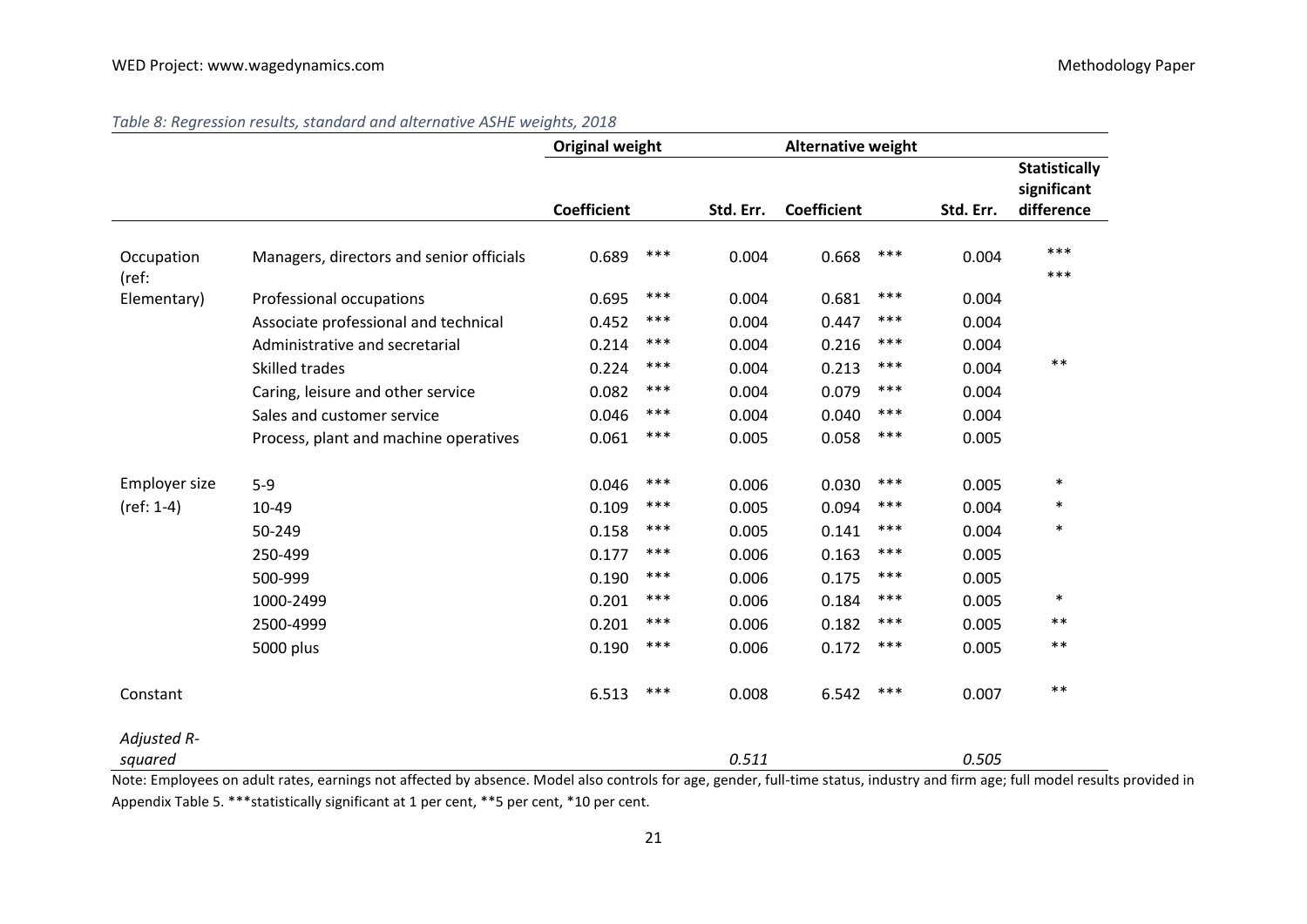#### <span id="page-21-0"></span>6. Discussion and summary

The existing ASHE datasets contain a set of weights which adjust the profile of the achieved sample so that it is representative of the population of employee jobs in terms of gender, age, occupation and region. The analysis presented in this paper has shown that certain types of organisation remain under or over-represented in the achieved ASHE sample for Great Britain, even after applying those weights. For example, we observe that employees in private sector enterprises (especially companies) are under-represented in ASHE, while those in public sector organisations are over-represented. Having shown that such 'residual' response biases remain after applying the existing cross-section weights, we develop an alternative set of cross-section weights which seek to reduce these biases.

We consider the implications of these alternative weights for some key statistics generated from the ASHE dataset. The alternative weight brings down estimates of average earnings (hourly pay) in all years considered (2009 to 2018), but it does not affect the trajectory of average earnings, which remains similar under both the alternative and original weights. We see more of an impact on the percentage of workers classified as low paid, with this percentage falling more steeply, particularly from around 2014, under the alternative weight. When applied within a regression framework, exploring the determinants of hourly earnings, we see that, while the broad associations between hourly earnings and employee and employer characteristics remain the same under both sets of weights, there are some statistically significant differences in the coefficients associated with employer size, and for some occupational groups.

These alternative cross-sectional weights (constructed for years 2009 to 2018 inclusive) will be made available through the ONS Secure Research Service in due course, as part of the WED project outputs, so that analysts can make use of them in their own analyses, or at least check the sensitivity of their results to the use of these weights. The code to derive the weights will also be made available to users.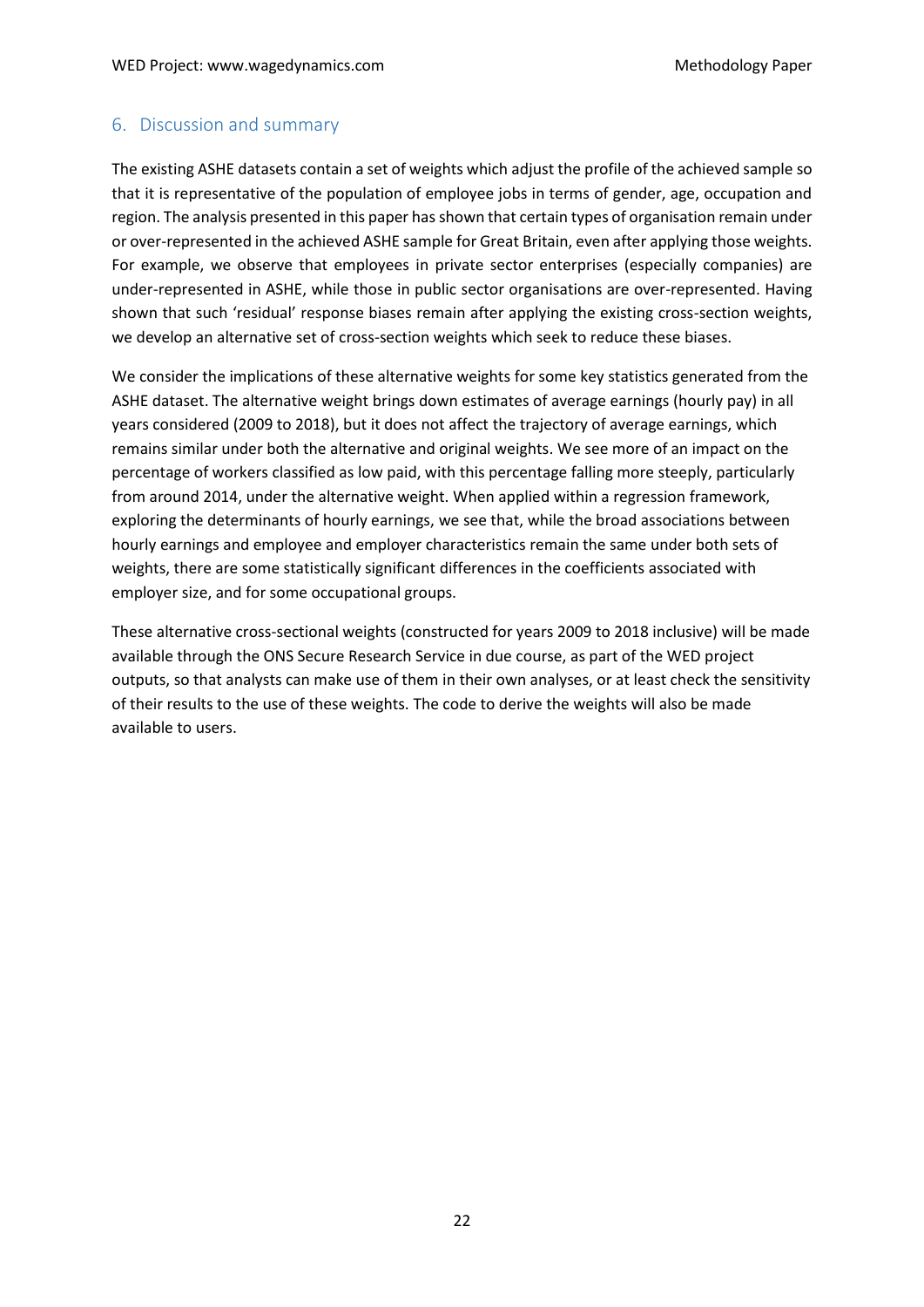## References

Bird, D. (2004) "Methodology for the 2004 Annual Survey of Hours and Earnings", Technical Report, *Labour Market Trends*, Office for National Statistics, pp. 457-464.

Hausman (1978) Specification tests in Econometrics. *Econometrica* 46(6): 1251-71.

Kish L (1965) *Survey Sampling*, New York: Wiley

ONS (2007) *Changes to ASHE in 2007*, Office for National Statistics. Available at: [https://www.ons.gov.uk/file?uri=/employmentandlabourmarket/peopleinwork/earningsandworking](https://www.ons.gov.uk/file?uri=/employmentandlabourmarket/peopleinwork/earningsandworkinghours/methodologies/annualsurveyofhoursandearningsashemethodologyandguidance/changeinashe07tcm77254755.pdf) [hours/methodologies/annualsurveyofhoursandearningsashemethodologyandguidance/changeinash](https://www.ons.gov.uk/file?uri=/employmentandlabourmarket/peopleinwork/earningsandworkinghours/methodologies/annualsurveyofhoursandearningsashemethodologyandguidance/changeinashe07tcm77254755.pdf) [e07tcm77254755.pdf](https://www.ons.gov.uk/file?uri=/employmentandlabourmarket/peopleinwork/earningsandworkinghours/methodologies/annualsurveyofhoursandearningsashemethodologyandguidance/changeinashe07tcm77254755.pdf)

ONS (2010) Survey Control Reviews: Annual Survey of Hours and Earnings. Available at: https://www.ons.gov.uk/file?uri=/employmentandlabourmarket/peopleinwork/earningsandworking hours/methodologies/annualsurveyofhoursandearningsashemethodologyandguidance/ashe2011tc m77248262.pdf

ONS (2011) *Summary Quality Report for the Annual Survey of Hours and Earnings (ASHE)*. Information Paper, Office for National Statistics.

ONS (2013) *Coverage and non-response errors in the Annual Survey of Hours and Earnings*. Information Paper, Office for National Statistics.

ONS (2018) Annual Survey of Hours and Earnings, Low pay and Annual Survey of Hours and Earnings pension results QMI, Office for National Statistics. Available at: [https://www.ons.gov.uk/employmentandlabourmarket/peopleinwork/earningsandworkinghours/m](https://www.ons.gov.uk/employmentandlabourmarket/peopleinwork/earningsandworkinghours/methodologies/annualsurveyofhoursandearningslowpayandannualsurveyofhoursandearningspensionresultsqmi) [ethodologies/annualsurveyofhoursandearningslowpayandannualsurveyofhoursandearningspensionr](https://www.ons.gov.uk/employmentandlabourmarket/peopleinwork/earningsandworkinghours/methodologies/annualsurveyofhoursandearningslowpayandannualsurveyofhoursandearningspensionresultsqmi) [esultsqmi](https://www.ons.gov.uk/employmentandlabourmarket/peopleinwork/earningsandworkinghours/methodologies/annualsurveyofhoursandearningslowpayandannualsurveyofhoursandearningspensionresultsqmi)

Pont, M. (2007) "Coverage and non-response errors in the UK New Earnings Survey", *Journal of the Royal Statistical Society Series A*, 170, Part 3, pp. 713–733.

Upward, R. (2007) *Linking the ASHE and the BSD*, University of Nottingham, mimeo.

Valliant. R. and Dever, J.A. (2018) *Survey Weights: A Step-by-Step Guide to Calculation*, Stata Press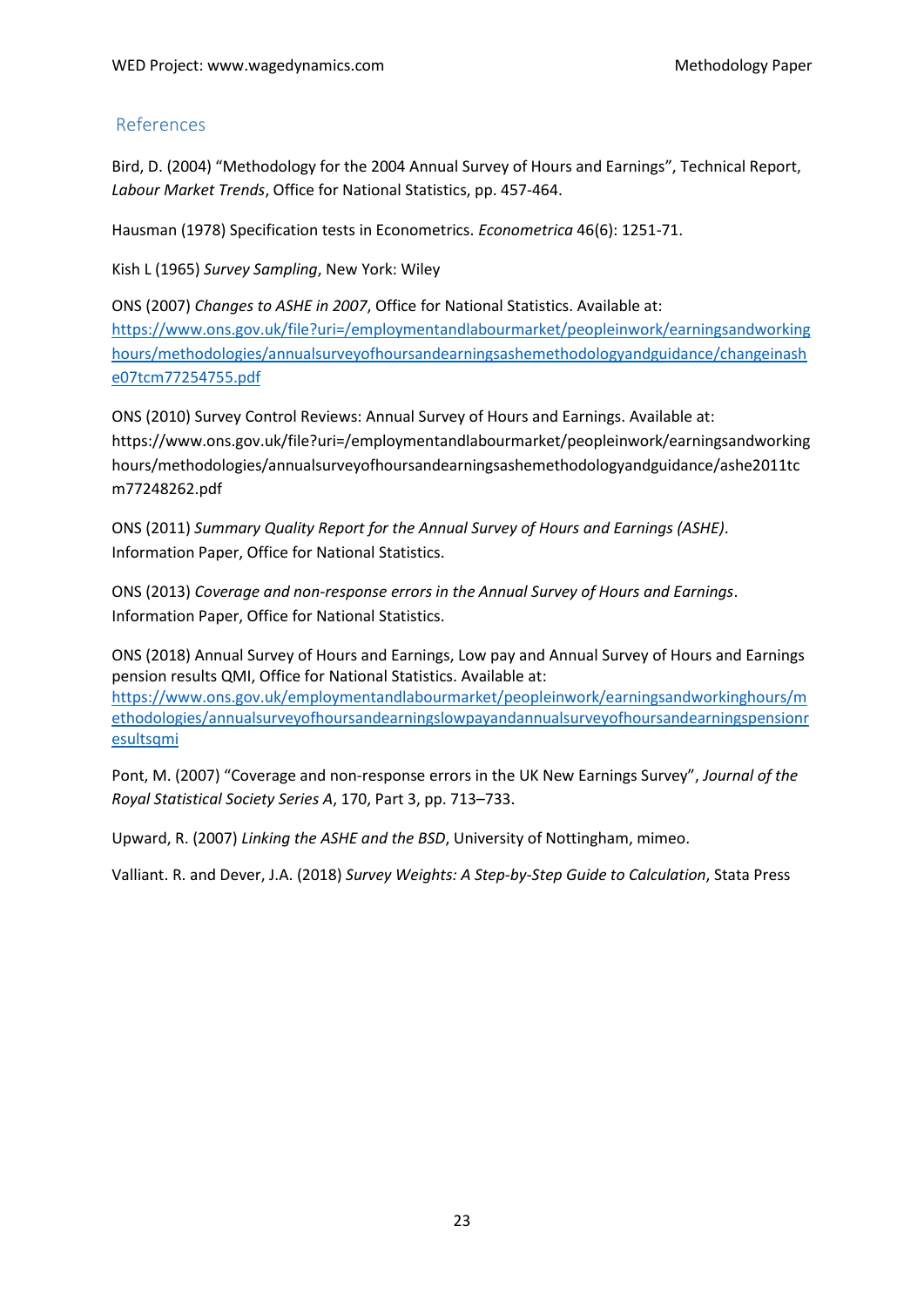# <span id="page-23-0"></span>Appendices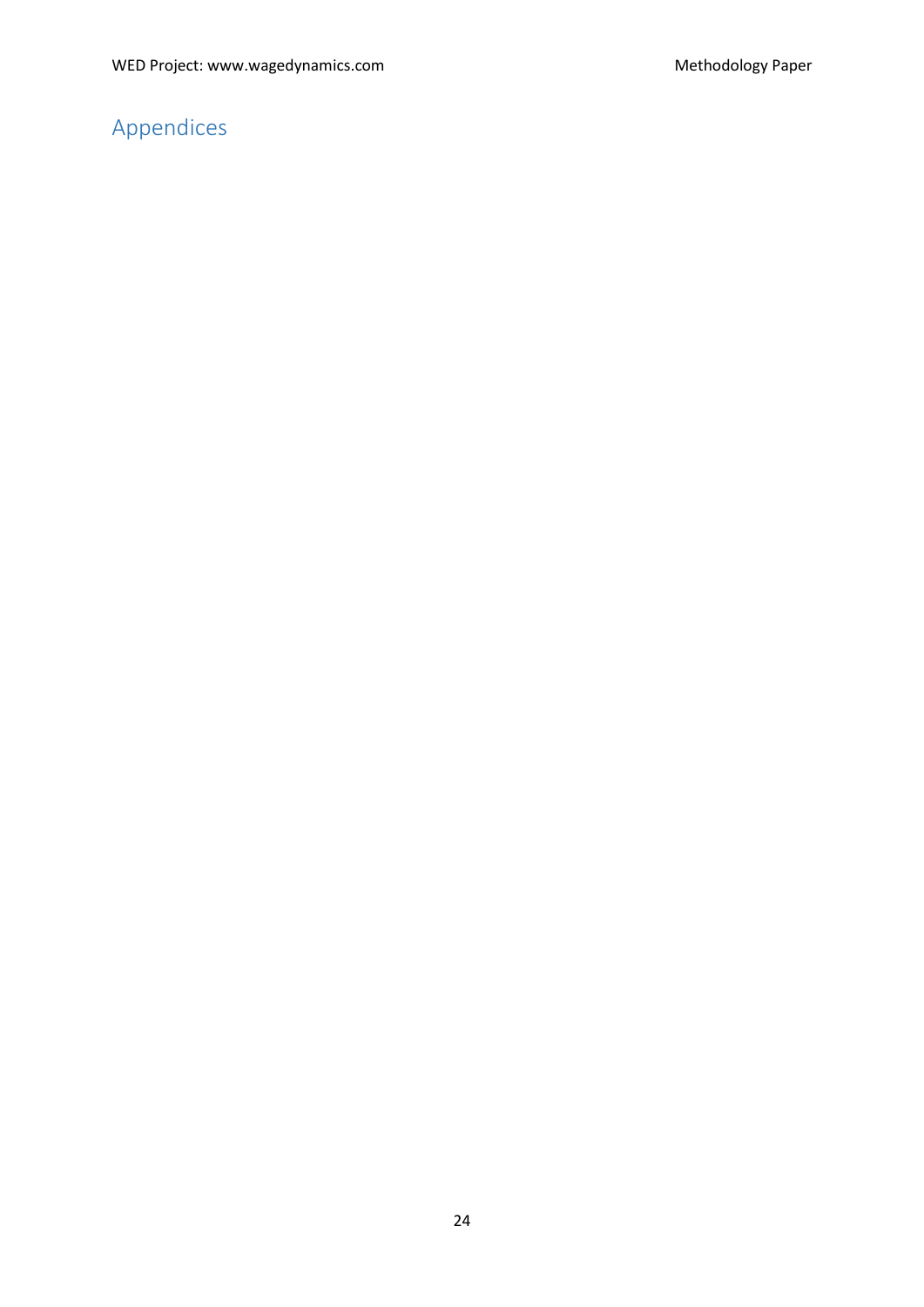## WED Project: www.wagedynamics.com example and the example of the example of the example of the Methodology Paper

*Appendix Table 1: Match rates, ASHE entrefs to BSD*

|           | 2009  | 2010  | 2011  | 2012  | 2013   | 2014   | 2015   | 2016   | 2017   | 2018   |
|-----------|-------|-------|-------|-------|--------|--------|--------|--------|--------|--------|
| Matched   | 48559 | 50309 | 52844 | 51460 | 52,136 | 55,612 | 58,698 | 57,289 | 57,551 | 62,615 |
| Unmatched | 358   | 332   | 955   | 808   | 749    | 903    | 894    | 867    | 847    | 993    |
| Total     | 48917 | 50641 | 53799 | 52268 | 52885  | 56515  | 59592  | 58156  | 58398  | 63608  |
|           |       |       |       |       |        |        |        |        |        |        |
| Matched % | 99.3  | 99.3  | 98.2  | 98.5  | 98.6   | 98.4   | 98.5   | 98.5   | 98.5   | 98.4   |

Base: all enterprises (entrefs) in ASHE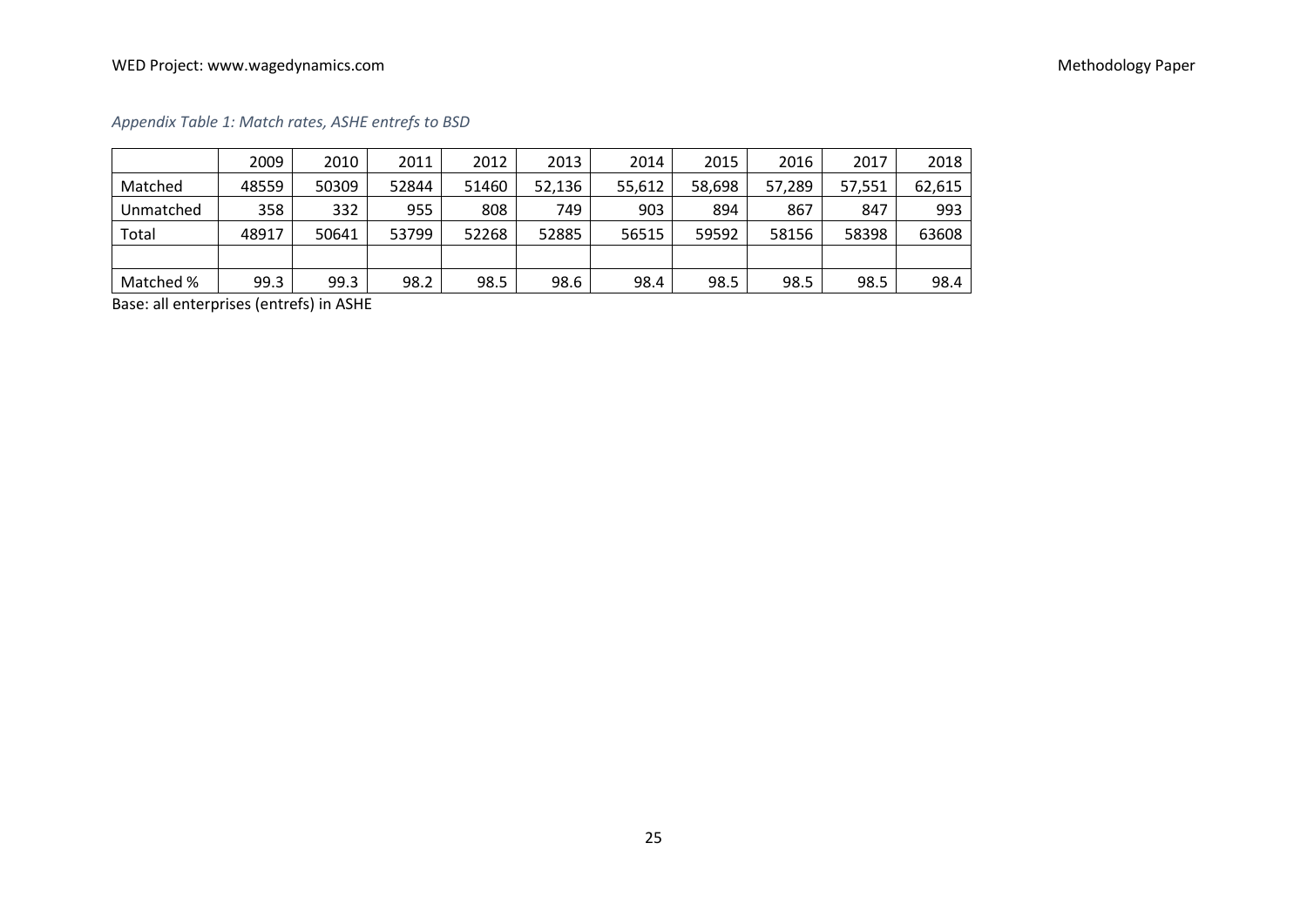|                            | (1)                                                | (2)                                    | (3)                                  | (4)                                   | (5)                     |
|----------------------------|----------------------------------------------------|----------------------------------------|--------------------------------------|---------------------------------------|-------------------------|
|                            | <b>BSD</b><br>(employee-<br>weighted),<br>per cent | <b>ASHE</b><br>unweighted,<br>per cent | <b>ASHE</b><br>weighted,<br>per cent | <b>ASHE</b><br>minus BSD<br>$(3)-(1)$ | <b>Squared</b><br>error |
| <b>Number of employees</b> |                                                    |                                        |                                      |                                       |                         |
| (banded)                   |                                                    |                                        |                                      |                                       | <b>MSE: 9.5</b>         |
| $1 - 4$                    | 11.6                                               | 4.4                                    | 4.3                                  | $-7.3$                                | 53.0                    |
| $5-9$                      | 6.1                                                | 4.3                                    | 4.2                                  | $-1.8$                                | 3.3                     |
| 10-49                      | 15.0                                               | 14.3                                   | 14.3                                 | $-0.7$                                | 0.5                     |
| 50-249                     | 13.9                                               | 14.8                                   | 14.9                                 | 1.0                                   | 1.1                     |
| 250-499                    | 5.6                                                | 6.2                                    | 6.3                                  | 0.7                                   | 0.4                     |
| 500-999                    | 5.7                                                | 6.4                                    | 6.4                                  | 0.7                                   | 0.5                     |
| 1000-2499                  | 7.2                                                | 8.1                                    | 8.1                                  | 0.9                                   | 0.8                     |
| 2500-4999                  | 7.3                                                | 8.9                                    | 9.0                                  | 1.7                                   | 3.0                     |
| 5000 plus                  | 27.7                                               | 32.7                                   | 32.5                                 | 4.8                                   | 22.7                    |
|                            |                                                    |                                        |                                      |                                       |                         |
| Legal status               |                                                    |                                        |                                      |                                       | <b>MSE: 10.2</b>        |
| Company                    | 72.1                                               | 65.9                                   | 65.3                                 | $-6.8$                                | 46.1                    |
| Sole proprietor            | 2.7                                                | 1.8                                    | 1.6                                  | $-1.0$                                | 1.1                     |
| Partnership                | 2.4                                                | 2.2                                    | 2.1                                  | $-0.3$                                | 0.1                     |
| Public corporation         | 0.6                                                | 0.5                                    | 0.6                                  | 0.0                                   | 0.0                     |
| Central government body    | 8.8                                                | 12.0                                   | 12.4                                 | 3.6                                   | 12.7                    |
| Local authority            | 6.6                                                | 9.4                                    | 9.6                                  | 3.0                                   | 9.0                     |
| Non-profit making body     | 6.8                                                | 8.2                                    | 8.5                                  | 1.6                                   | 2.7                     |
|                            |                                                    |                                        |                                      |                                       |                         |
| Age of firm                |                                                    |                                        |                                      |                                       | <b>MSE: 20.6</b>        |

## *Appendix Table 2: BSD and ASHE population profiles, selected employer characteristics: 2018*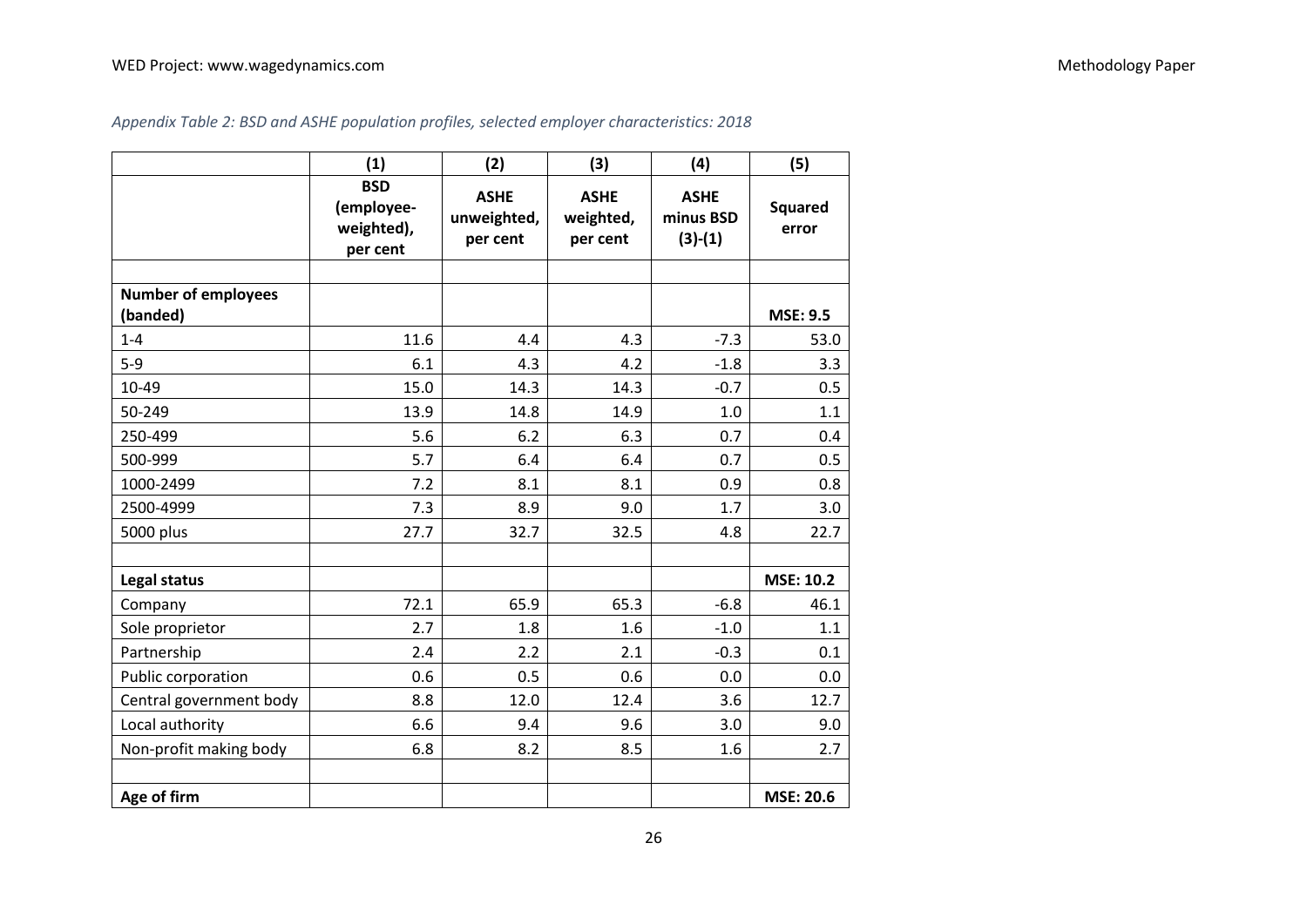| 1 year or less              | 3.3  | 1.0  | 1.1  | $-2.2$ | 4.8             |
|-----------------------------|------|------|------|--------|-----------------|
| 2-4 years                   | 8.7  | 3.9  | 3.8  | $-4.9$ | 23.8            |
| 5-9 years                   | 10.2 | 7.0  | 7.0  | $-3.2$ | 10.2            |
| $10-19$ years               | 13.7 | 11.6 | 11.7 | $-2.0$ | 4.1             |
| 20-29 years                 | 24.5 | 29.2 | 29.3 | 4.7    | 22.4            |
| 30 years plus               | 39.6 | 47.3 | 47.2 | 7.6    | 57.6            |
|                             |      |      |      |        |                 |
| <b>Region</b>               |      |      |      |        | <b>MSE: 1.6</b> |
| <b>NE</b>                   | 3.3  | 3.5  | 3.4  | 0.1    | 0.0             |
| <b>NW</b>                   | 9.9  | 10.1 | 9.8  | $-0.1$ | 0.0             |
| Yorks                       | 7.9  | 8.9  | 8.6  | 0.7    | 0.4             |
| EM                          | 7.2  | 7.8  | 7.4  | 0.2    | 0.0             |
| <b>WM</b>                   | 8.6  | 8.8  | 8.5  | $-0.1$ | 0.0             |
| SW                          | 10.2 | 10.8 | 10.5 | 0.3    | 0.1             |
| East                        | 21.0 | 17.2 | 18.3 | $-2.7$ | 7.3             |
| London                      | 14.1 | 13.5 | 14.1 | 0.1    | 0.0             |
| <b>SE</b>                   | 7.3  | 7.7  | 7.6  | 0.3    | 0.1             |
| Wales                       | 3.4  | 3.8  | 3.7  | 0.2    | 0.1             |
| Scot                        | 7.2  | 8.1  | 8.1  | 0.9    | 0.8             |
|                             |      |      |      |        |                 |
| SIC 2007 Section level      |      |      |      |        | <b>MSE: 2.0</b> |
| Agriculture, forestry, and  |      |      |      |        |                 |
| fishing                     | 0.9  | 0.6  | 0.5  | $-0.4$ | 0.1             |
| Mining and quarrying        | 0.2  | 0.2  | 0.2  | $-0.1$ | 0.0             |
| Manufacturing               | 7.9  | 9.3  | 9.4  | 1.5    | 2.1             |
| Electricity, gas, air cond. |      |      |      |        |                 |
| supply                      | 0.7  | 0.6  | 0.7  | 0.0    | 0.0             |
| Water supply, sewerage,     |      |      |      |        |                 |
| waste                       | 0.7  | 0.7  | 0.6  | $-0.1$ | 0.0             |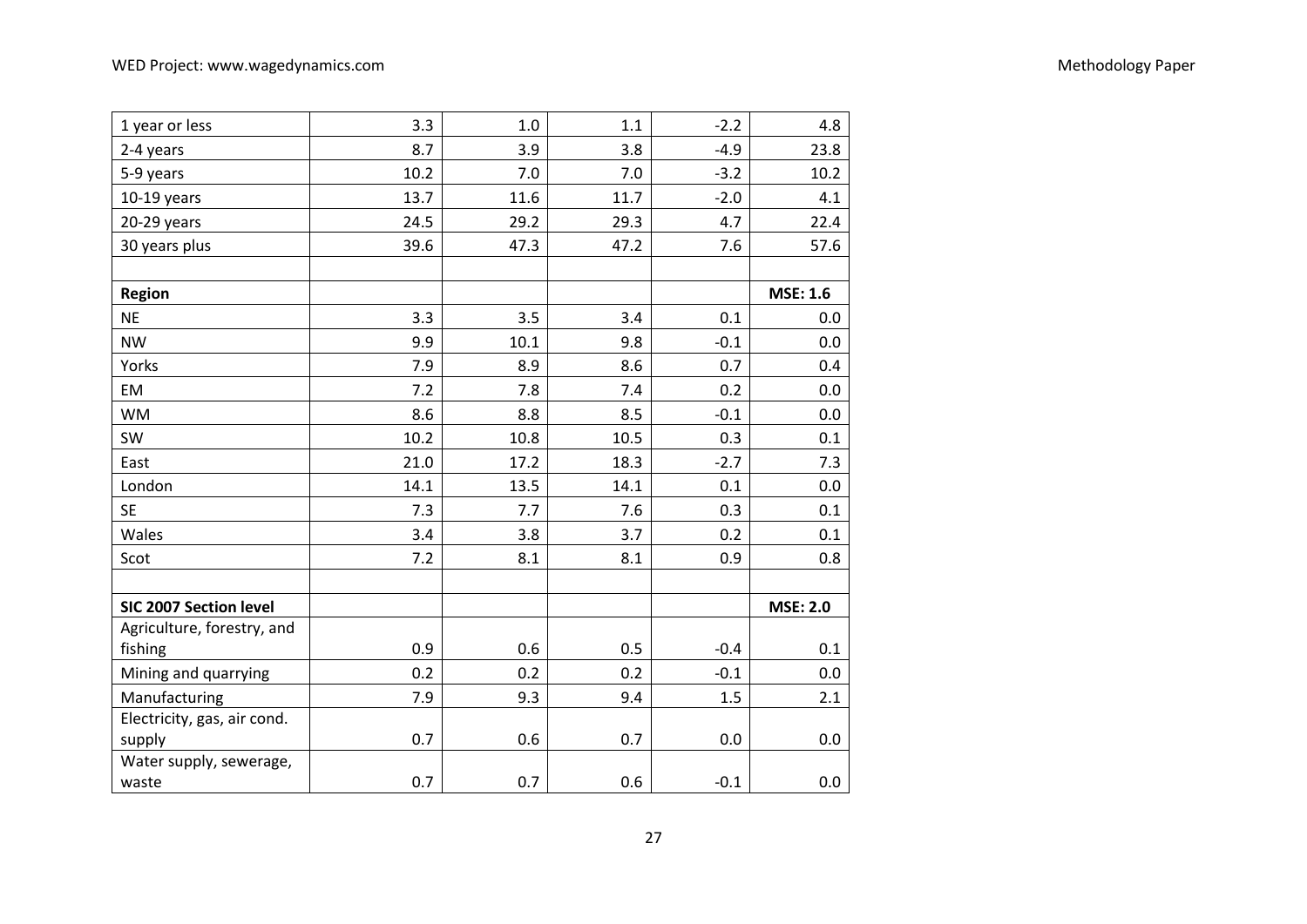| Construction                  | 4.9       | 3.6     | 3.8     | $-1.1$ | 1.2  |
|-------------------------------|-----------|---------|---------|--------|------|
| Wholesale, retail, repair     |           |         |         |        |      |
| of vehicles                   | 15.3      | 16.3    | 15.3    | 0.0    | 0.0  |
| Transport and storage         | 4.4       | 4.4     | 4.1     | $-0.3$ | 0.1  |
| Accommodation and food        |           |         |         |        |      |
| service                       | 7.9       | 6.4     | 6.0     | $-2.0$ | 4.0  |
| Information and               |           |         |         |        |      |
| communication                 | 4.3       | 3.2     | 3.8     | $-0.5$ | 0.2  |
| Financial and insurance       |           |         |         |        |      |
| activities                    | 3.5       | 3.3     | 3.6     | 0.1    | 0.0  |
| Real estate activities        | 1.8       | 1.3     | 1.4     | $-0.5$ | 0.2  |
| Professional, scientific,     |           |         |         |        |      |
| and technical                 | 8.1       | 6.5     | 7.1     | $-1.0$ | 0.9  |
| Admin and support             |           |         |         |        |      |
| services                      | 9.3       | 6.5     | 6.0     | $-3.3$ | 10.9 |
| Public admin and defence      | 3.3       | 4.5     | 4.7     | 1.4    | 2.0  |
| Education                     | 10.2      | 13.6    | 13.9    | 3.8    | 14.3 |
| <b>Health and social work</b> | 12.1      | 15.1    | 14.8    | 2.7    | 7.3  |
| Art, entertainment, and       |           |         |         |        |      |
| recreation                    | 2.4       | 2.2     | 2.2     | $-0.2$ | 0.0  |
| Other service activities      | 2.0       | 1.8     | 1.8     | $-0.2$ | 0.0  |
| Activities of households      |           |         |         |        |      |
| as employers                  | 0.2       | 0.1     | 0.1     | $-0.1$ | 0.0  |
|                               |           |         |         |        |      |
| N observations                |           |         |         |        |      |
| (unweighted)                  | 2,952,764 | 178,264 | 178,264 |        |      |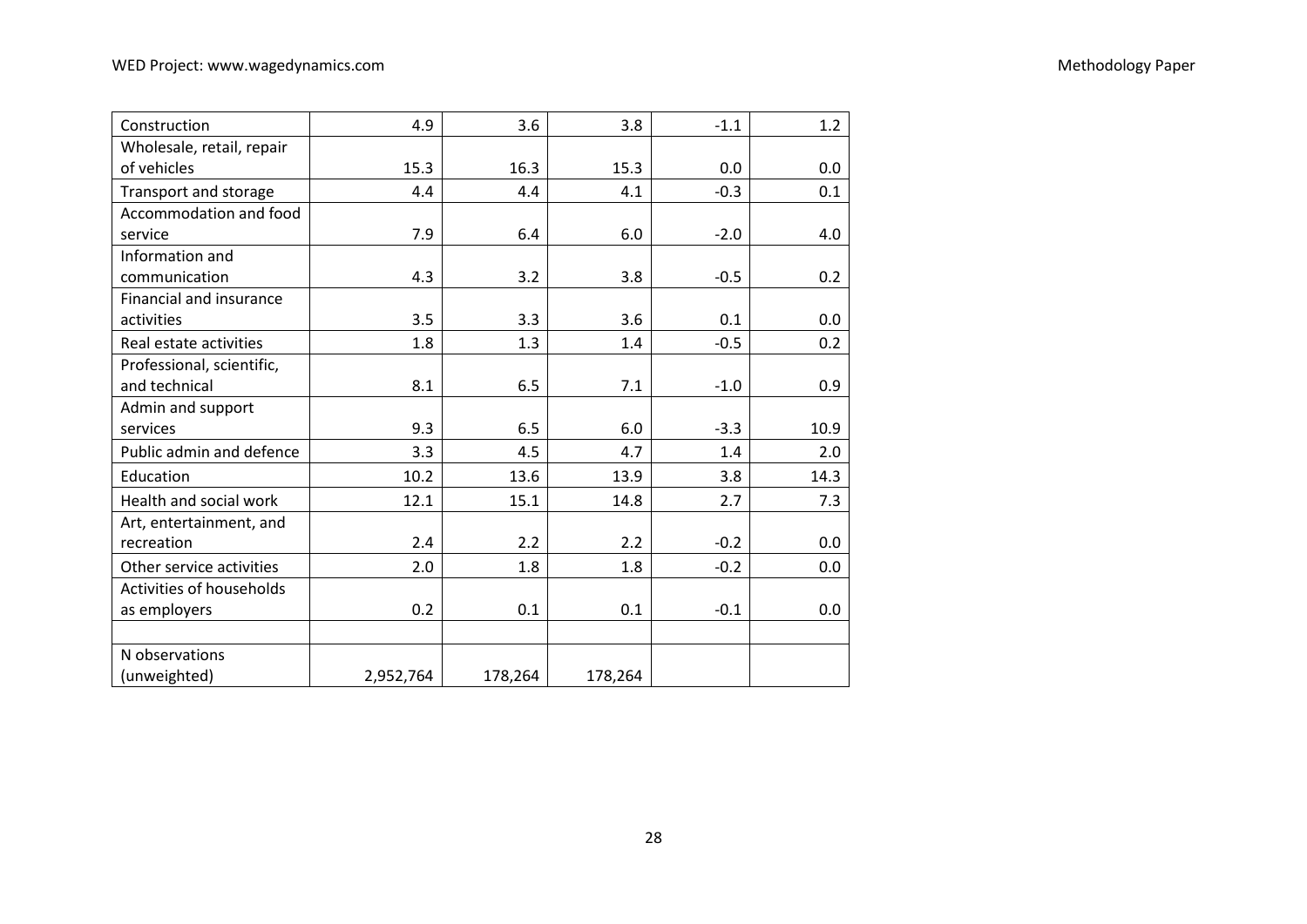|                             | <b>Original ASHE</b><br>weight |                 |               | Alternative adjusted weights |                 |                  |
|-----------------------------|--------------------------------|-----------------|---------------|------------------------------|-----------------|------------------|
|                             | calwght                        | wedwght         | nrakewt1      | nrakewt2                     | nrakewt3        | nrakewt5         |
| Variables used in weighting |                                |                 |               |                              |                 |                  |
|                             |                                |                 |               | 1-4; 5-49; 50-               |                 |                  |
|                             |                                | 1-4; 5-49; 50-  | 1-49; 50-999; | 999; 1000-                   | 1-4; 5-49; 50-  | 1-4; 5-49; 50-   |
| Size                        |                                | 4999; 5000+     | $1000+$       | 4999; 5000+                  | 4999; 5000+     | 4999; 5000+      |
|                             |                                |                 |               |                              |                 | Company; sole    |
|                             |                                |                 | Private;      |                              |                 | proprietor/part  |
|                             |                                | Private; public | public and    | Private; public              | Private; public | nerships; public |
| <b>Status</b>               |                                | and non-profit  | non-profit    | and non-profit               | and non-profit  | and non-profit   |
|                             |                                | <10 years, 10-  |               |                              |                 |                  |
| Firm age                    |                                | 29 years, 30 +  |               |                              |                 |                  |
|                             |                                |                 |               |                              |                 |                  |
| MSE - size                  | 9.5                            | 1.4             | 6.4           | 1.2                          | 1.1             | 1.3              |
| MSE - status                | 10.2                           | 0.4             | 0.1           | 0.3                          | 0.3             | 0.1              |
| MSE - age                   | 20.6                           | 2.5             | 9.4           | 9.3                          | 9.3             | 9.4              |
| MSE - region                | 1.6                            | 0.9             | 1.0           | 0.9                          | 0.9             | 0.9              |
| MSE - industry              | 2.0                            | 0.7             | 0.9           | 0.8                          | 0.8             | 0.8              |
| MSE (all)                   | 8.8                            | 1.2             | 3.5           | 2.5                          | 2.5             | 2.5              |
|                             |                                |                 |               |                              |                 |                  |
| Kish Deff                   | 1.060                          | 1.152           | 1.123         | 1.126                        | 1.128           | 1.126            |

## *Appendix Table 3: Design effects and mean squared errors, original and alternative ASHE weights, 2018*

N=178,264 observations (unweighted).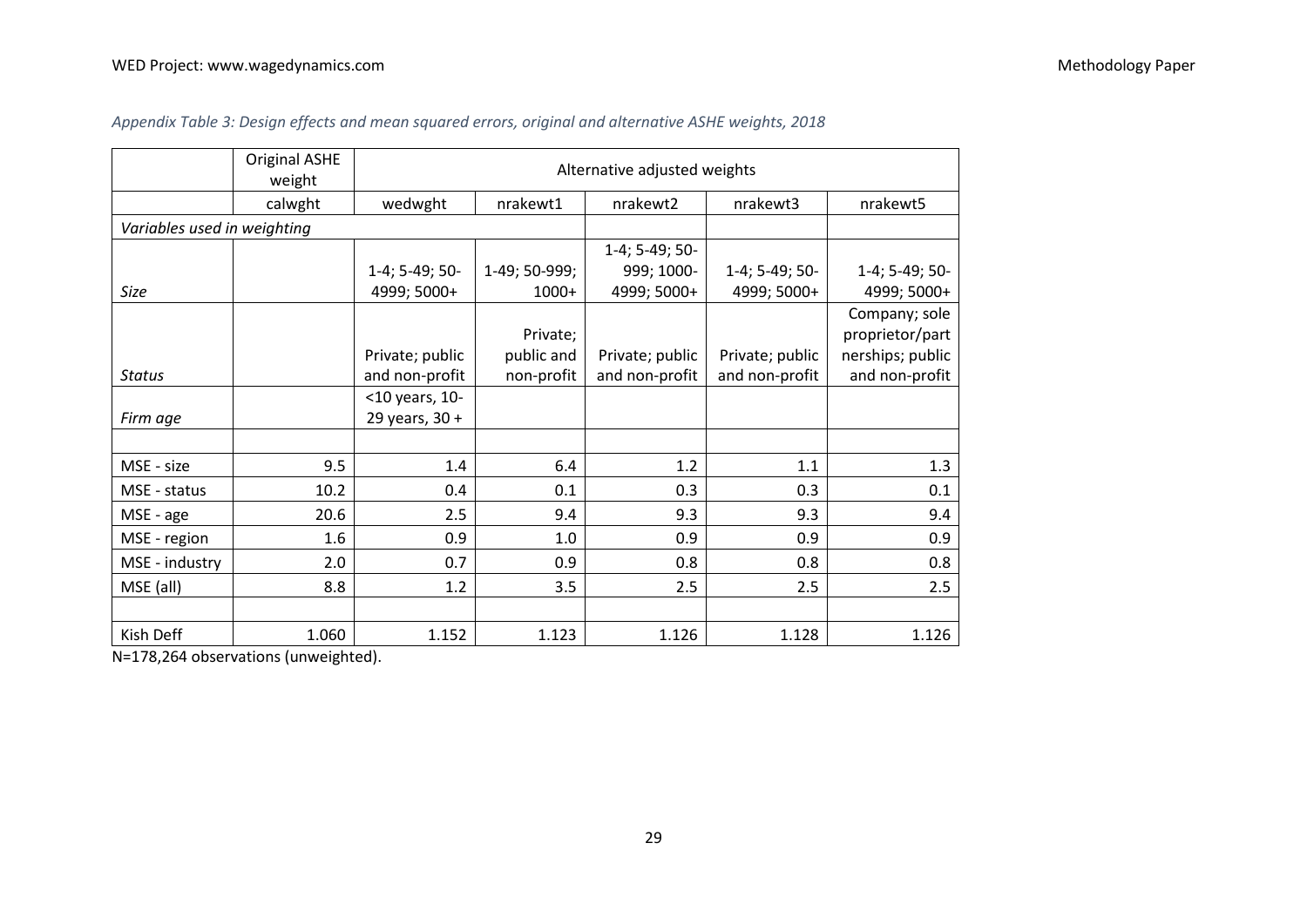|                                     | (1)                                                | (2)                                  | (3)                            | (4)                     | (5)                                            | (6)                            | (7)                     |
|-------------------------------------|----------------------------------------------------|--------------------------------------|--------------------------------|-------------------------|------------------------------------------------|--------------------------------|-------------------------|
|                                     | <b>BSD</b><br>(employee-<br>weighted),<br>per cent | <b>ASHE</b><br>weighted,<br>per cent | <b>Difference</b><br>$(2)-(1)$ | <b>Squared</b><br>error | <b>ASHE</b><br>adjusted<br>weight,<br>per cent | <b>Difference</b><br>$(5)-(1)$ | <b>Squared</b><br>error |
| <b>Number of employees (banded)</b> |                                                    |                                      |                                | <b>MSE: 9.5</b>         |                                                |                                | <b>MSE: 1.4</b>         |
| $1 - 4$                             | 11.6                                               | 4.3                                  | $-7.3$                         | 53.0                    | 8.8                                            | $-2.8$                         | 7.8                     |
| $5-9$                               | 6.1                                                | 4.2                                  | $-1.8$                         | 3.3                     | 5.2                                            | $-0.9$                         | 0.8                     |
| 10-49                               | 15.0                                               | 14.3                                 | $-0.7$                         | 0.5                     | 16.4                                           | 1.4                            | 1.9                     |
| 50-249                              | 13.9                                               | 14.9                                 | 1.0                            | 1.1                     | 14.9                                           | 1.0                            | $1.0$                   |
| 250-499                             | 5.6                                                | 6.3                                  | 0.7                            | 0.4                     | 5.9                                            | 0.3                            | 0.1                     |
| 500-999                             | 5.7                                                | 6.4                                  | 0.7                            | 0.5                     | 5.9                                            | 0.2                            | 0.0                     |
| 1000-2499                           | 7.2                                                | 8.1                                  | 0.9                            | 0.8                     | 7.1                                            | $-0.1$                         | 0.0                     |
| 2500-4999                           | 7.3                                                | 9.0                                  | 1.7                            | 3.0                     | 7.2                                            | 0.0                            | 0.0                     |
| 5000 plus                           | 27.7                                               | 32.5                                 | 4.8                            | 22.7                    | 28.7                                           | 1.0                            | 0.9                     |
| Legal status                        |                                                    |                                      |                                | <b>MSE: 10.2</b>        |                                                |                                | <b>MSE: 0.4</b>         |
| Company                             | 72.1                                               | 65.3                                 | $-6.8$                         | 46.1                    | 71.2                                           | $-0.9$                         | 0.8                     |
| Sole proprietor                     | 2.7                                                | 1.6                                  | $-1.0$                         | 1.1                     | 2.8                                            | 0.1                            | 0.0                     |
| Partnership                         | 2.4                                                | 2.1                                  | $-0.3$                         | 0.1                     | 2.5                                            | 0.1                            | 0.0                     |
| Public corporation                  | 0.6                                                | 0.6                                  | 0.0                            | 0.0                     | 0.4                                            | $-0.2$                         | 0.0                     |
| Central government body             | 8.8                                                | 12.4                                 | 3.6                            | 12.7                    | 10.1                                           | 1.3                            | 1.7                     |
| Local authority                     | 6.6                                                | 9.6                                  | 3.0                            | 9.0                     | 6.9                                            | 0.3                            | 0.1                     |
| Non-profit making body              | 6.8                                                | 8.5                                  | 1.6                            | 2.7                     | 6.2                                            | $-0.6$                         | 0.4                     |
| Age of firm                         |                                                    |                                      |                                | <b>MSE: 20.6</b>        |                                                |                                | <b>MSE: 2.5</b>         |
| 1 year or less                      | 3.3                                                | 1.1                                  | $-2.2$                         | 4.8                     | 1.9                                            | $-1.4$                         | 1.9                     |
| 2-4 years                           | 8.7                                                | 3.8                                  | $-4.9$                         | 23.8                    | 6.6                                            | $-2.1$                         | 4.3                     |

## *Appendix Table 4: BSD and ASHE population profiles, original ASHE weight and adjusted ASHE weight, 2018*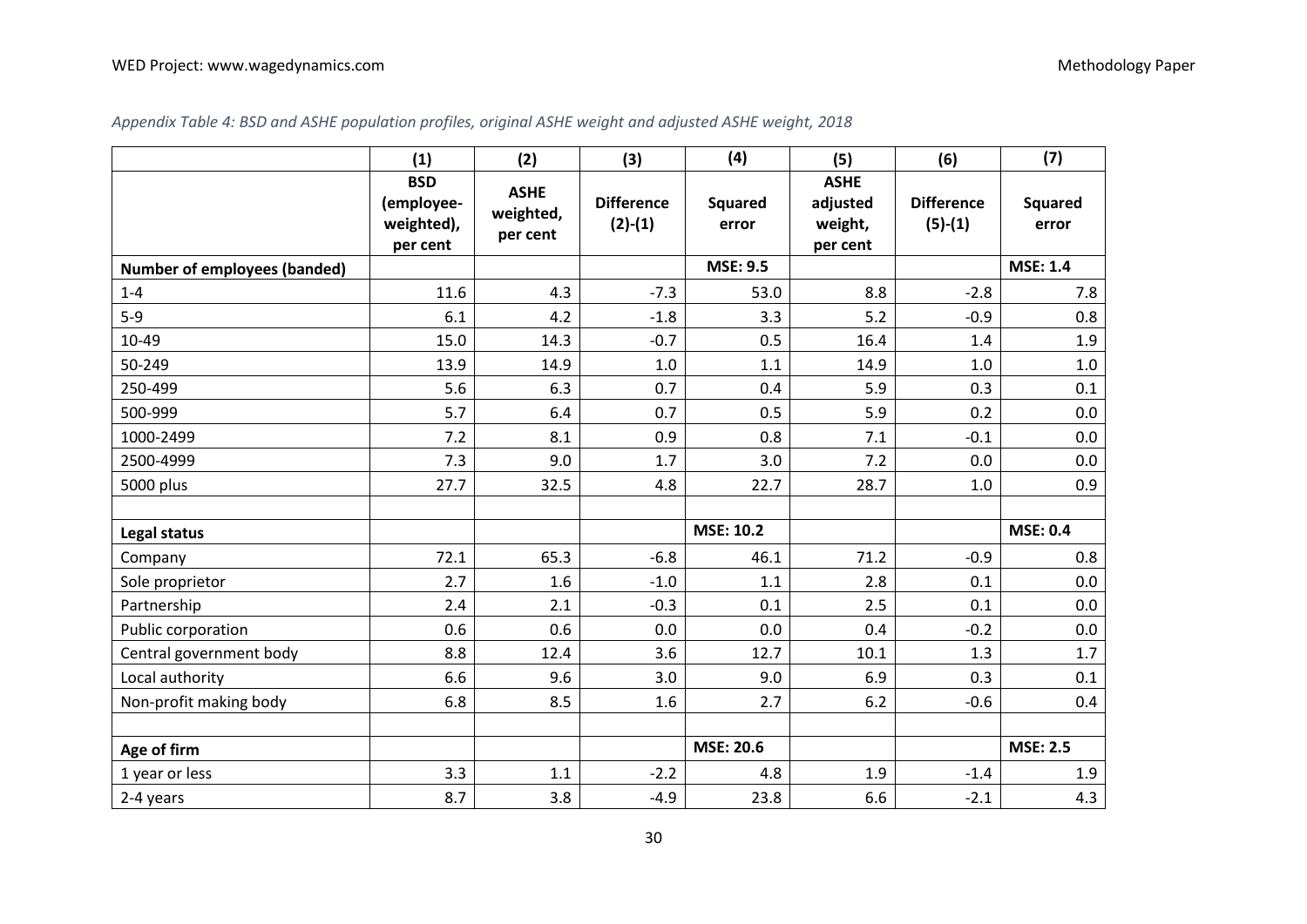| 5-9 years                          | 10.2 | 7.0     | $-3.2$ | 10.2            | 11.2 | 1.0    | 1.1             |
|------------------------------------|------|---------|--------|-----------------|------|--------|-----------------|
| $10-19$ years                      | 13.7 | 11.7    | $-2.0$ | 4.1             | 12.7 | $-1.1$ | $1.1\,$         |
| 20-29 years                        | 24.5 | 29.3    | 4.7    | 22.4            | 26.7 | 2.1    | 4.5             |
| 30 years plus                      | 39.6 | 47.2    | 7.6    | 57.6            | 41.0 | 1.4    | 1.8             |
|                                    |      |         |        |                 |      |        |                 |
| <b>Region</b>                      |      |         |        | <b>MSE: 1.6</b> |      |        | <b>MSE: 0.9</b> |
| <b>NE</b>                          | 3.3  | 3.4     | 0.1    | 0.0             | 3.4  | 0.2    | 0.0             |
| <b>NW</b>                          | 9.9  | 9.8     | $-0.1$ | 0.0             | 9.8  | 0.0    | 0.0             |
| Yorks                              | 7.9  | 8.6     | 0.7    | 0.4             | 8.5  | 0.7    | 0.4             |
| EM                                 | 7.2  | 7.4     | 0.2    | 0.0             | 7.5  | 0.3    | 0.1             |
| <b>WM</b>                          | 8.6  | 8.5     | $-0.1$ | 0.0             | 8.6  | 0.1    | 0.0             |
| SW                                 | 10.2 | 10.5    | 0.3    | 0.1             | 10.7 | 0.5    | 0.2             |
| East                               | 21.0 | 18.3    | $-2.7$ | 7.3             | 18.2 | $-2.9$ | 8.2             |
| London                             | 14.1 | 14.1    | 0.1    | 0.0             | 14.2 | 0.2    | 0.0             |
| <b>SE</b>                          | 7.3  | 7.6     | 0.3    | 0.1             | 7.7  | 0.4    | 0.2             |
| Wales                              | 3.4  | 3.7     | 0.2    | 0.1             | 3.6  | 0.2    | 0.0             |
| Scotland                           | 7.2  | 8.1     | 0.9    | 0.8             | 7.7  | 0.5    | 0.3             |
|                                    |      |         |        |                 |      |        |                 |
| SIC 2007 Section level             |      |         |        | <b>MSE: 2.0</b> |      |        | <b>MSE: 0.7</b> |
| Agriculture, forestry, and fishing | 0.9  | 0.5     | $-0.4$ | 0.1             | 0.6  | $-0.3$ | 0.1             |
| Mining and quarrying               | 0.2  | 0.2     | $-0.1$ | 0.0             | 0.1  | $-0.1$ | 0.0             |
| Manufacturing                      | 7.9  | 9.4     | 1.5    | 2.1             | 9.5  | 1.5    | 2.4             |
| Electricity, gas, air cond. Supply | 0.7  | 0.7     | 0.0    | 0.0             | 0.7  | 0.1    | $0.0\,$         |
| Water supply, sewerage, waste      | 0.7  | 0.6     | $-0.1$ | 0.0             | 0.7  | 0.0    | 0.0             |
| Construction                       | 4.9  | 3.8     | $-1.1$ | 1.2             | 4.4  | $-0.5$ | 0.2             |
| Wholesale, retail, repair of       |      |         |        |                 |      |        |                 |
| vehicles                           | 15.3 | 15.3    | 0.0    | 0.0             | 16.1 | 0.8    | 0.7             |
| Transport and storage              | 4.4  | 4.1     | $-0.3$ | 0.1             | 4.2  | $-0.2$ | $0.0\,$         |
| Accommodation and food service     | 7.9  | $6.0\,$ | $-2.0$ | 4.0             | 7.0  | $-0.9$ | 0.9             |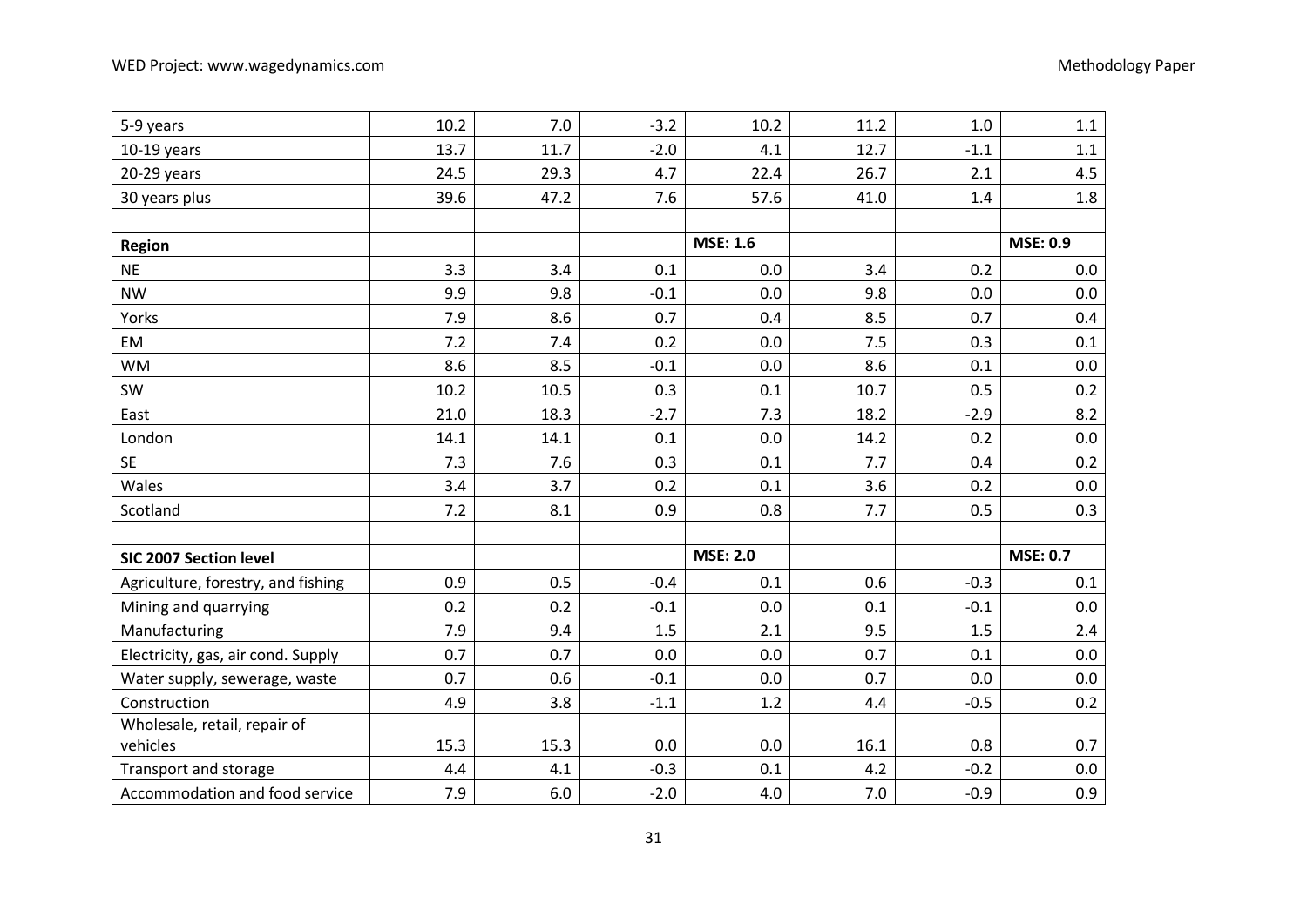| Information and communication      | 4.3       | 3.8     | $-0.5$ | 0.2  | 4.1     | $-0.2$ | 0.0 |
|------------------------------------|-----------|---------|--------|------|---------|--------|-----|
| Financial and insurance activities | 3.5       | 3.6     | 0.1    | 0.0  | 3.7     | 0.2    | 0.0 |
| Real estate activities             | 1.8       | 1.4     | $-0.5$ | 0.2  | 1.5     | $-0.4$ | 0.1 |
| Professional, scientific, and      |           |         |        |      |         |        |     |
| technical                          | 8.1       | 7.1     | $-1.0$ | 0.9  | 8.0     | $-0.1$ | 0.0 |
| Admin and support services         | 9.3       | 6.0     | $-3.3$ | 10.9 | 6.9     | $-2.4$ | 5.8 |
| Public admin and defence           | 3.3       | 4.7     | 1.4    | 2.0  | 3.4     | 0.1    | 0.0 |
| Education                          | 10.2      | 13.9    | 3.8    | 14.3 | 11.1    | 0.9    | 0.8 |
| Health and social work             | 12.1      | 14.8    | 2.7    | 7.3  | 13.6    | 1.5    | 2.2 |
| Art, entertainment, and            |           |         |        |      |         |        |     |
| recreation                         | 2.4       | 2.2     | $-0.2$ | 0.0  | 2.2     | $-0.3$ | 0.1 |
| Other service activities           | 2.0       | 1.8     | $-0.2$ | 0.0  | 2.1     | 0.1    | 0.0 |
| Activities of households as        |           |         |        |      |         |        |     |
| employers                          | 0.2       | 0.1     | $-0.1$ | 0.0  | 0.3     | 0.1    | 0.0 |
|                                    |           |         |        |      |         |        |     |
| N observations (unweighted)        | 2,952,764 | 178,264 |        |      | 178,264 |        |     |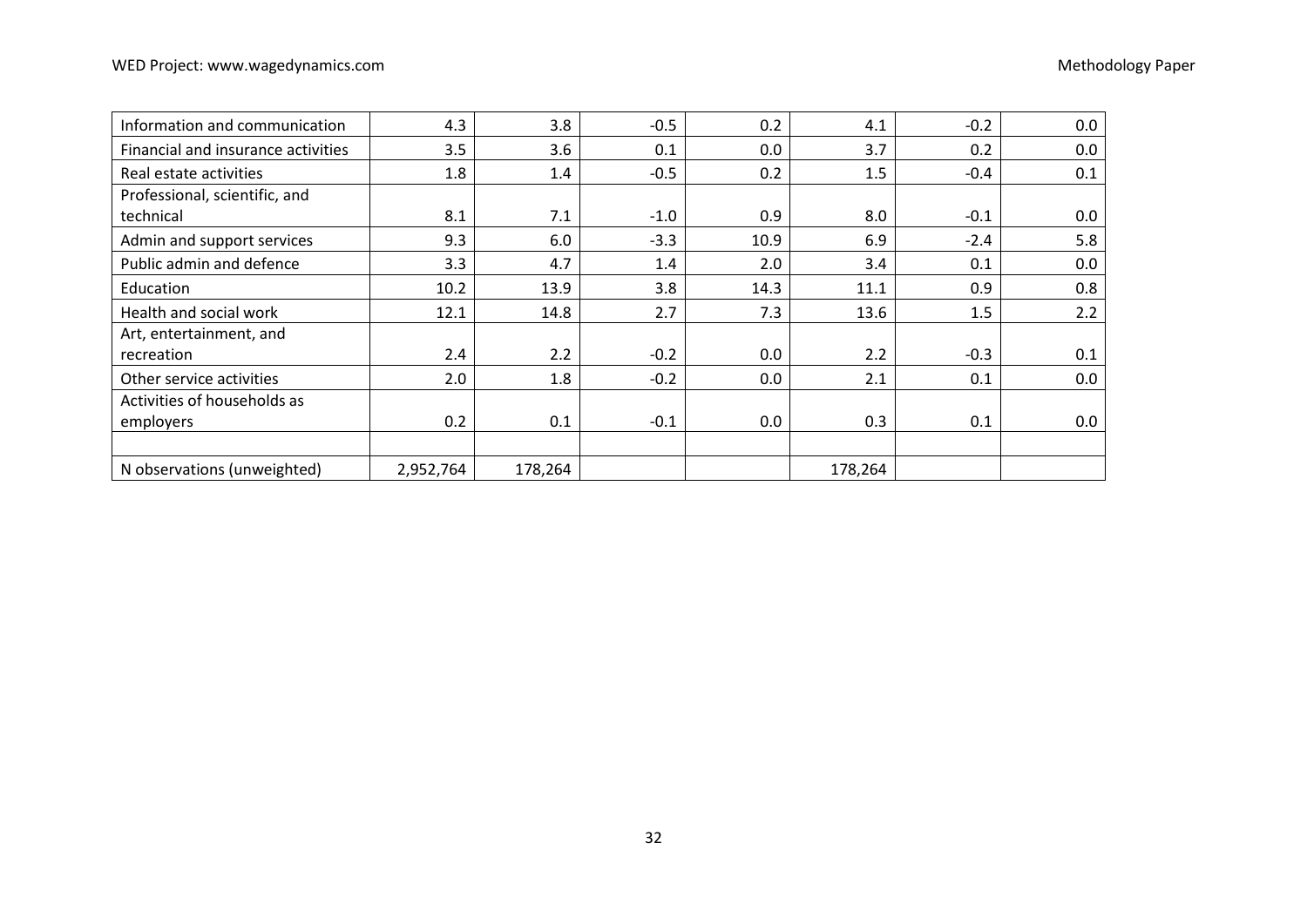*Appendix Table 5: Wage regressions, unweighted, standard and alternative ASHE weights, 2018, full results*

|               |                                   |        | Unweighted |           |        | Original weight |           |        | Alternative weight |           |           | Stat sig diff |  |
|---------------|-----------------------------------|--------|------------|-----------|--------|-----------------|-----------|--------|--------------------|-----------|-----------|---------------|--|
|               |                                   |        |            |           |        |                 |           |        |                    |           | Orig      | Altern        |  |
|               |                                   |        |            |           |        |                 |           |        |                    |           | weight    | ative         |  |
|               |                                   |        |            |           |        |                 |           |        |                    |           | <b>VS</b> | weight        |  |
|               |                                   |        |            |           |        |                 |           |        |                    |           | unweig    | <b>VS</b>     |  |
|               |                                   |        |            |           |        |                 |           |        |                    |           | hted      | unwei         |  |
|               |                                   | Coeff. |            | Std. Err. | Coeff. |                 | Std. Err. | Coeff. |                    | Std. Err. |           | ghted         |  |
|               |                                   |        |            |           |        |                 |           |        |                    |           |           |               |  |
| Age           | Age                               | 0.004  | $***$      | 0.000     | 0.005  | $***$           | 0.000     | 0.005  | $***$              | 0.000     | ***       | ***           |  |
| Gender        | Male                              | 0.082  | ***        | 0.002     | 0.085  | $***$           | 0.002     | 0.080  | ***                | 0.002     |           |               |  |
| Full-time     | Full-time                         | 0.065  | $***$      | 0.002     | 0.066  | $***$           | 0.002     | 0.066  | $***$              | 0.002     |           |               |  |
|               | Managers, directors and senior    |        |            |           |        |                 |           |        |                    |           |           | ***           |  |
| Occupation    | officials                         | 0.695  | $***$      | 0.004     | 0.689  | ***             | 0.004     | 0.668  | $***$              | 0.004     |           |               |  |
|               | Professional occupations          | 0.704  | $***$      | 0.003     | 0.695  | $***$           | 0.004     | 0.681  | $***$              | 0.004     |           | ***           |  |
|               | Associate professional and        |        |            |           |        |                 |           |        |                    |           |           |               |  |
|               | technical                         | 0.456  | $***$      | 0.004     | 0.452  | ***             | 0.004     | 0.447  | $***$              | 0.004     |           |               |  |
|               | Administrative and secretarial    | 0.218  | ***        | 0.003     | 0.214  | ***             | 0.004     | 0.216  | ***                | 0.004     |           |               |  |
|               | Skilled trades                    | 0.220  | $***$      | 0.004     | 0.224  | $***$           | 0.004     | 0.213  | $***$              | 0.004     |           |               |  |
|               | Caring, leisure and other service | 0.085  | ***        | 0.004     | 0.082  | $***$           | 0.004     | 0.079  | $***$              | 0.004     |           |               |  |
|               | Sales and customer service        | 0.047  | $***$      | 0.004     | 0.046  | $***$           | 0.004     | 0.040  | $***$              | 0.004     |           |               |  |
|               | Process, plant and machine        |        |            |           |        |                 |           |        |                    |           |           |               |  |
|               | operatives                        | 0.064  | $***$      | 0.004     | 0.061  | $***$           | 0.005     | 0.058  | $***$              | 0.005     |           |               |  |
| Employer size | $5-9$                             | 0.039  | $***$      | 0.006     | 0.046  | $***$           | 0.006     | 0.030  | $***$              | 0.005     |           |               |  |
| $(ref: 1-4)$  | 10-49                             | 0.089  | ***        | 0.005     | 0.109  | $***$           | 0.005     | 0.094  | $***$              | 0.004     | $\ast$    |               |  |
|               | 50-249                            | 0.131  | ***        | 0.005     | 0.158  | $***$           | 0.005     | 0.141  | ***                | 0.004     | $**$      |               |  |
|               | 250-499                           | 0.150  | $***$      | 0.006     | 0.177  | $***$           | 0.006     | 0.163  | $***$              | 0.005     | $***$     |               |  |
|               | 500-999                           | 0.161  | $***$      | 0.006     | 0.190  | $***$           | 0.006     | 0.175  | $***$              | 0.005     | $***$     |               |  |
|               | 1000-2499                         | 0.171  | $***$      | 0.006     | 0.201  | $***$           | 0.006     | 0.184  | $***$              | 0.005     | $***$     |               |  |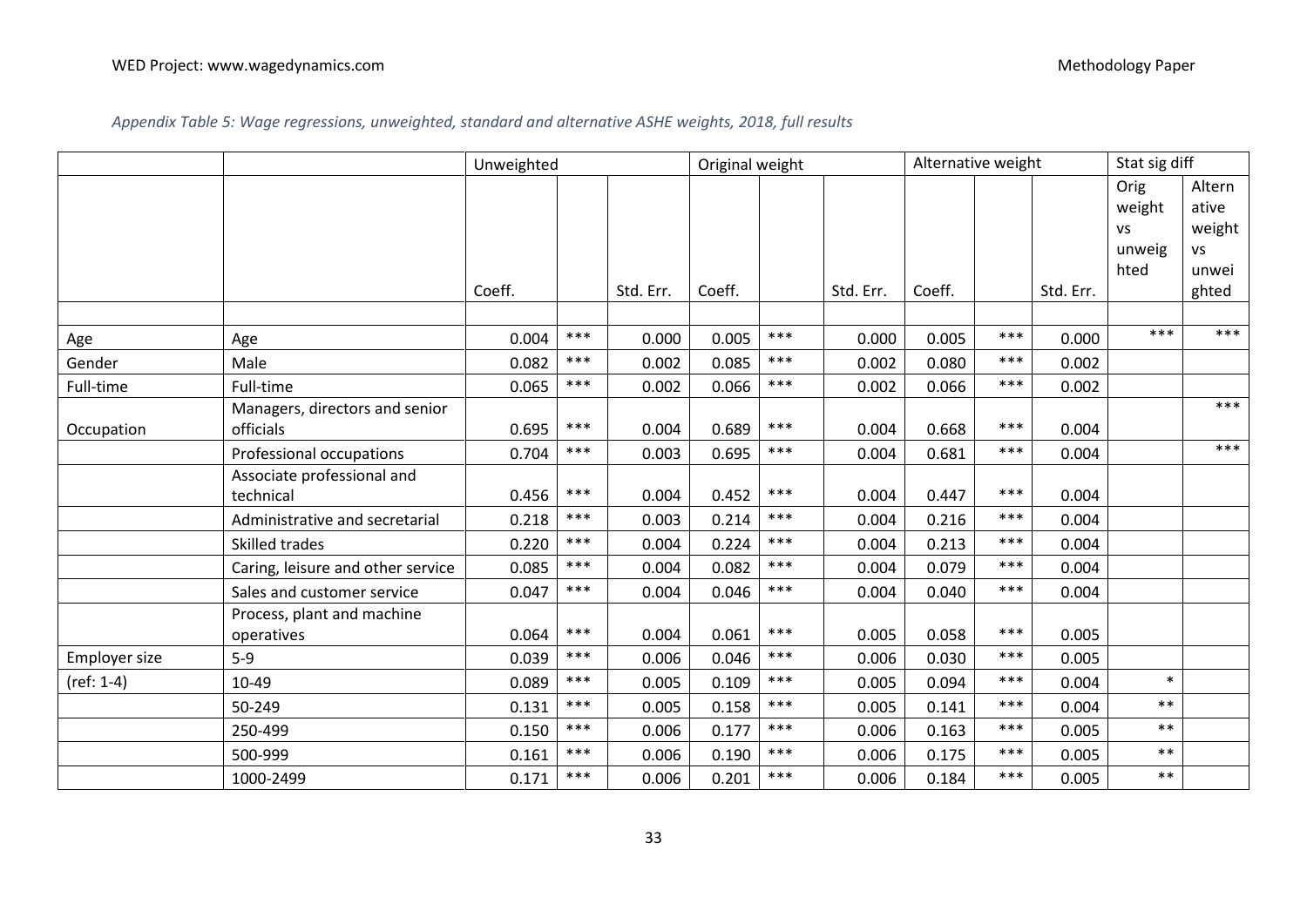|                      | 2500-4999                          | 0.172    | $***$ | 0.006 | 0.201    | $***$  | 0.006 | 0.182    | $***$ | 0.005 | $***$ |  |
|----------------------|------------------------------------|----------|-------|-------|----------|--------|-------|----------|-------|-------|-------|--|
|                      | 5000 plus                          | 0.163    | $***$ | 0.005 | 0.190    | $***$  | 0.006 | 0.172    | ***   | 0.005 | $***$ |  |
| Region               | <b>NE</b>                          | $-0.048$ | $***$ | 0.005 | $-0.051$ | ***    | 0.005 | $-0.056$ | $***$ | 0.005 |       |  |
| (ref: London)        | <b>NW</b>                          | $-0.056$ | $***$ | 0.003 | $-0.060$ | $***$  | 0.004 | $-0.063$ | $***$ | 0.004 |       |  |
|                      | Yorks                              | $-0.066$ | $***$ | 0.004 | $-0.071$ | $***$  | 0.004 | $-0.074$ | ***   | 0.004 |       |  |
|                      | EM                                 | $-0.049$ | $***$ | 0.004 | $-0.055$ | $***$  | 0.004 | $-0.061$ | $***$ | 0.004 |       |  |
|                      | <b>WM</b>                          | $-0.044$ | $***$ | 0.004 | $-0.046$ | $***$  | 0.004 | $-0.052$ | $***$ | 0.004 |       |  |
|                      | SW                                 | $-0.029$ | $***$ | 0.003 | $-0.029$ | $***$  | 0.004 | $-0.030$ | ***   | 0.004 |       |  |
|                      | East                               | 0.068    | $***$ | 0.003 | 0.071    | $***$  | 0.003 | 0.069    | $***$ | 0.003 |       |  |
|                      | <b>SE</b>                          | $-0.053$ | $***$ | 0.004 | $-0.057$ | $***$  | 0.004 | $-0.057$ | $***$ | 0.004 |       |  |
|                      | Wales                              | $-0.072$ | $***$ | 0.005 | $-0.076$ | $***$  | 0.005 | $-0.080$ | $***$ | 0.005 |       |  |
|                      | Scot                               | $-0.034$ | $***$ | 0.004 | $-0.038$ | $***$  | 0.004 | $-0.042$ | $***$ | 0.004 |       |  |
| Legal status         | Sole proprietor                    | 0.008    |       | 0.007 | 0.014    | $\ast$ | 0.008 | 0.012    | $***$ | 0.006 |       |  |
| (ref: Company)       | Partnership                        | 0.012    | $***$ | 0.006 | 0.022    | $***$  | 0.006 | 0.019    | ***   | 0.006 |       |  |
|                      | Public corporation                 | 0.078    | $***$ | 0.012 | 0.070    | $***$  | 0.012 | 0.075    | $***$ | 0.014 |       |  |
|                      | Central government body            | 0.067    | $***$ | 0.004 | 0.066    | $***$  | 0.004 | 0.072    | $***$ | 0.005 |       |  |
|                      | Local authority                    | 0.039    | $***$ | 0.005 | 0.033    | $***$  | 0.005 | 0.042    | ***   | 0.006 |       |  |
|                      | Non-profit making body             | 0.037    | $***$ | 0.004 | 0.030    | $***$  | 0.004 | 0.032    | ***   | 0.005 |       |  |
| Industry             | Agriculture, forestry, and fishing | $-0.119$ | $***$ | 0.011 | $-0.137$ | $***$  | 0.012 | $-0.124$ | $***$ | 0.011 |       |  |
| (ref: Manufacturing) | Mining and quarrying               | 0.237    | $***$ | 0.022 | 0.238    | $***$  | 0.022 | 0.234    | $***$ | 0.023 |       |  |
|                      | Electricity, gas, air cond. supply | 0.153    | $***$ | 0.011 | 0.147    | $***$  | 0.011 | 0.156    | ***   | 0.010 |       |  |
|                      | Water supply, sewerage, waste      | $-0.010$ |       | 0.011 | $-0.014$ |        | 0.011 | $-0.017$ |       | 0.011 |       |  |
|                      | Construction                       | 0.034    | $***$ | 0.005 | 0.033    | $***$  | 0.005 | 0.028    | $***$ | 0.005 |       |  |
|                      | Wholesale, retail, repair of       |          |       |       |          |        |       |          |       |       |       |  |
|                      | vehicles                           | $-0.147$ | $***$ | 0.004 | $-0.145$ | ***    | 0.004 | $-0.141$ | $***$ | 0.004 |       |  |
|                      | Transport and storage              | 0.036    | $***$ | 0.005 | 0.035    | $***$  | 0.005 | 0.033    | ***   | 0.005 |       |  |
|                      | Accommodation and food             |          |       |       |          |        |       |          |       |       |       |  |
|                      | service                            | $-0.228$ | $***$ | 0.005 | $-0.240$ | $***$  | 0.005 | $-0.237$ | ***   | 0.005 |       |  |
|                      | Information and communication      | 0.062    | $***$ | 0.006 | 0.068    | $***$  | 0.005 | 0.070    | ***   | 0.005 |       |  |